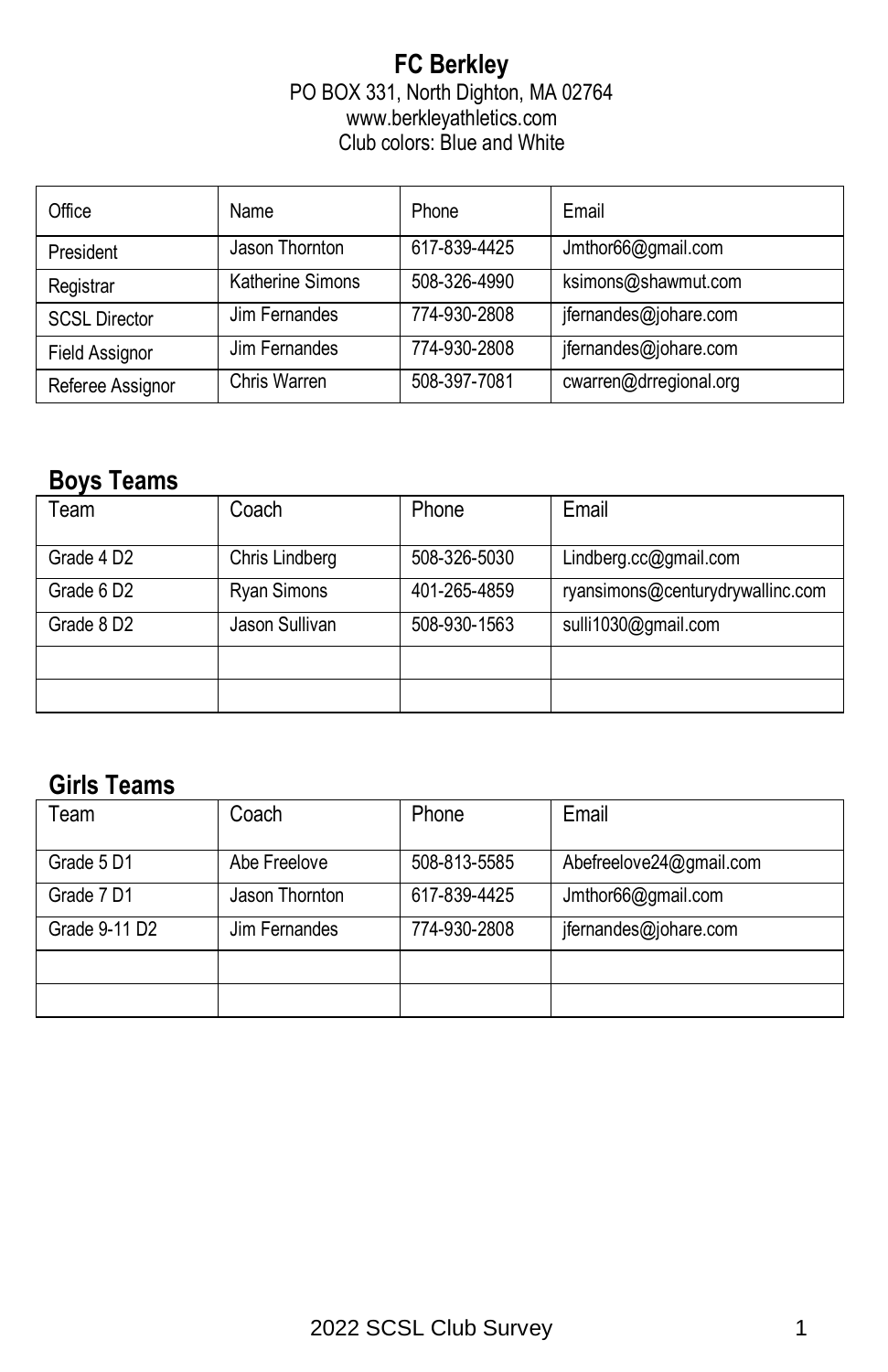#### **Bourne Youth Soccer** 77 Waterhouse Rd, Bourne MA 02532 www.bournesoccer.org Club colors: Purple

| Office               | Name             | Phone        | Email                   |
|----------------------|------------------|--------------|-------------------------|
|                      |                  |              |                         |
| President            | Dan Moerman      | 508-566-5816 | bournesoccer@gmail.com  |
| Registrar            | Dan Moerman      | 508-566-5816 | bournesoccer@gmail.com  |
| <b>SCSL Director</b> | <b>Bill Meda</b> | 508-574-0015 | williammeda@comcast.net |
| Field Assignor       | Larry Palmer     | 508-367-9217 | ndsticky@verizon.net    |
| Referee Assignor     | Larry Palmer     | 508-367-9217 | ndsticky@verizone.net   |

### **Boys Teams**

| Team           | Coach                | Phone        | Email                         |
|----------------|----------------------|--------------|-------------------------------|
| Grade 2 Team 1 | Kevin Fernandes      | 508-889-9330 | kfernandesbysa@gmail.com      |
| Grade 2 Team 2 | Tom Grady            | 508-566-5998 | olympicfencecompany@gmail.com |
| Grade 3        | Jared Kent           | 508-566-6614 | jared@kvhconstruction.com     |
| Grade 5        | Kevin Fernandes      | 508-889-9330 | kfernandesbysa@gmail.com      |
| Grade 6        | Jim Potter           | 508-566-5425 | onsetjp@juno.com              |
| Grade 7        | Michael Hingston     | 508-364-9466 | michaelhingston@yahoo.com     |
| Grade 8        | <b>Ed Winchester</b> | 508-564-2370 | erookie1975@gmail.com         |

| Team           | Coach           | Phone        | Email                     |
|----------------|-----------------|--------------|---------------------------|
| Grade 2 Team 1 | Caitlin Kent    | 508-828-8393 | caitlinkent628@yahoo.com  |
| Grade 2 Team 2 | Jamie Hannah    | 617-283-5686 | jhannah81@gmail.com       |
| Grade 3        | Scott Lajoie    | 774-238-6985 | scottlajoie@hotmail.com   |
| Grade 5        | Conor McInerney | 508-737-2090 | beechtreeenergy@gmail.com |
| Grade 6        | Doug Nickerson  | 508-524-3098 | dcncapital@outlook.com    |
| Grade 7        | Dan Moerman     | 508-566-5816 | bournesoccer.gmail.com    |
|                |                 |              |                           |
|                |                 |              |                           |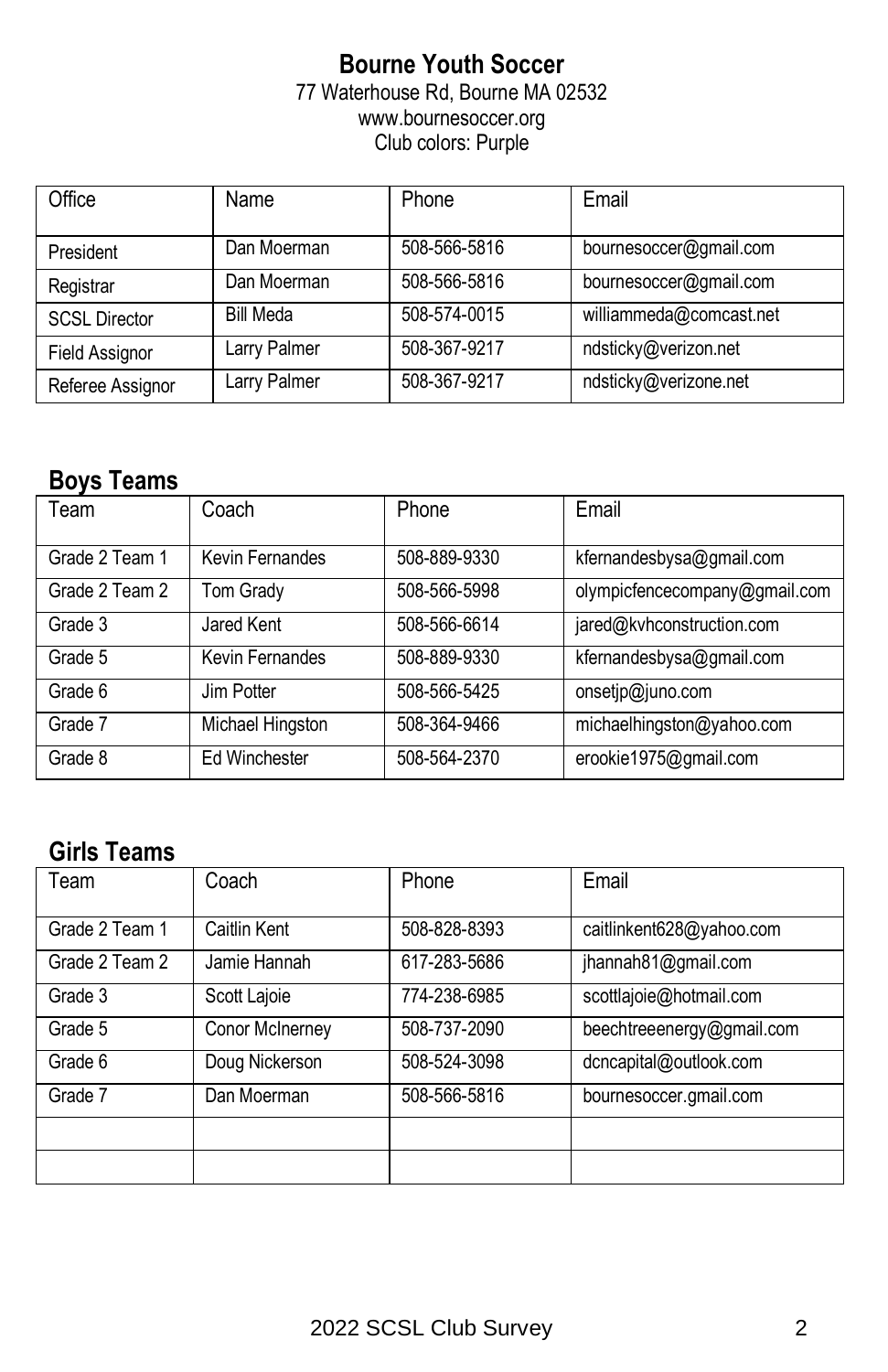#### **Dartmouth FC** 580 Russels Mills Rd, South Dartmouth, MA, 02747 http://www.dysasoccer.com Club colors: Green / White / Black

| Office               | Name          | Phone        | Email                  |
|----------------------|---------------|--------------|------------------------|
| President            | Bob Long      | 508-326-4282 | boblong.dfc@gmail.com  |
| Registrar            | Lee Cojocaru  | 781-690-4162 | lee.cojocaru@gmail.com |
| <b>SCSL Director</b> | Dennis Leary  | 508-441-0872 | dml@learys.com         |
| Field Assignor       | Kait Carvalho | 508-472-2416 | KMC3699@COMCAST.NET    |
| Referee Assignor     | Sam Almeida   | 774-400-4712 | samwell100@gmail.com   |

### **Boys Teams**

| Team        | Coach                | Phone        | Email                        |
|-------------|----------------------|--------------|------------------------------|
| Gr. 2D2     | Michael Dowhan       | 401-477-4956 | mdowhan@smma.com             |
| Gr. 2D2     | Helio Rosa           | 774-274-8021 | helio.rosa7@hotmail.com      |
| Gr. 3 D2    | Sarah Adams          | 508-525-9164 | samhitchadams2@gmail.com     |
| Gr. 3 D2    | Daniel Demelo        | 508-525-7282 | dmelode77@comcast.net        |
| Gr. 4 D1    | Richard Pypec        | 774-454-2864 | rpypec79@gmail.com           |
| Gr. 4 D2    | Kevin Kertscher      | 508-333-7691 | kevinkertscher@gmail.com     |
| Gr. 5 D1    | Michael Martinho     | 508-525-5280 | michael.martinho@comcast.net |
| Gr. 6 D1    | John Couto           | 508-264-1977 | john@northernwind.com        |
| Gr. 7 D1    | Shawn Ferreira       | 508-971-6802 | ssferreira0790@gmail.com     |
| Gr. 8 D1    | <b>Brian Lehning</b> | 914-329-0849 | bchris480@gmail.com          |
| Gr. 9-11 D2 | <b>Rick Martinez</b> | 508-415-1415 | Care716@aol.com              |
|             |                      |              |                              |
|             |                      |              |                              |
|             |                      |              |                              |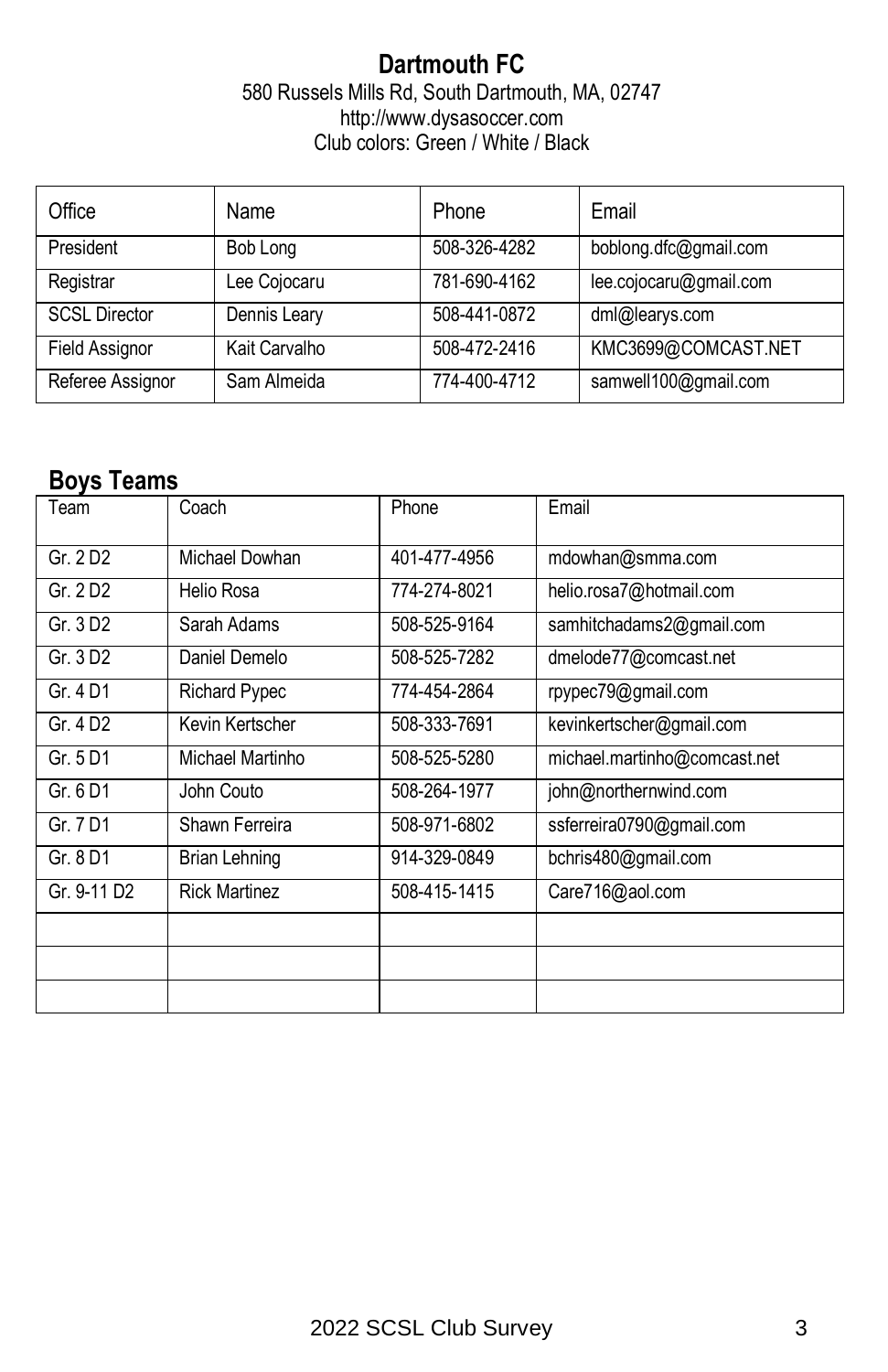#### **Dartmouth FC** 580 Russels Mills Rd, South Dartmouth, MA, 02747 http://www.dysasoccer.com Club colors: Green / White / Black

| Team                    | Coach                | Phone        | Email                      |
|-------------------------|----------------------|--------------|----------------------------|
| Gr. 2 D1                | <b>Trevor Carter</b> | 508-542-7055 | jkfernandes29@gmail.com    |
| Gr. 3 D1                | Joseph Hill          | 508-801-0595 | Avalanchecd@yahoo.com      |
| Gr. 4 D1                | David Reynolds       | 508-641-5528 | davidrreynolds@gmail.com   |
| Gr. 5 D1                | Peter Pacheco        | 508-345-4551 | petepach@gmail.com         |
| Gr. 6 D1                | Lee Cojocaru         | 781-690-4162 | lee.cojocaru@gmail.com     |
| Gr. 6 D <sub>2</sub>    | Rob Racette          | 774-292-9837 | robnash930@gmail.com       |
| Gr. 9-11 D1             | Jeremy Costa         | 617-212-2409 | Jeremycosta10@comcast.net  |
| Gr. 9-11 D <sub>2</sub> | David O'Neill        | 508-965-5995 | firefighter452@hotmail.com |
|                         |                      |              |                            |
|                         |                      |              |                            |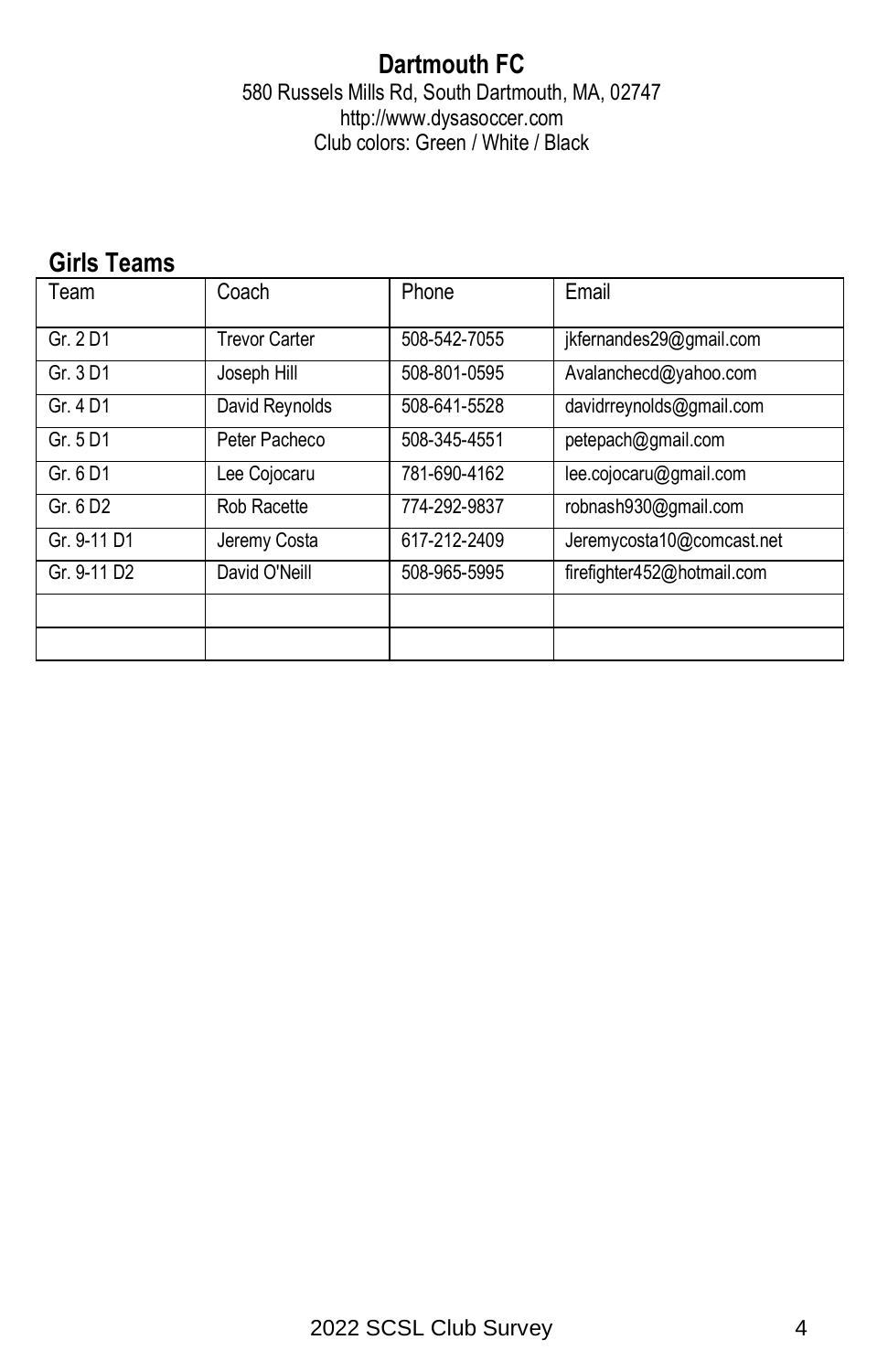#### **Fall River United** PO BOX 1088 Fall River, MA 02722 fallriveryouthsoccer.com Club colors: Red and White

| Office               | Name                | Phone        | Email                          |
|----------------------|---------------------|--------------|--------------------------------|
| President            | Rachael Resendes    | 774-930-4673 | Rachel89dakota@yahoo.com       |
| Registrar            | Diane Viana-Almeida | 774-644-6257 | scslregistrardianeva@gmail.com |
| <b>SCSL Director</b> | Ronald Rodriguez    | 508-965-7675 | Ronald.rodriguez07@gmail.com   |
| Field Assignor       | Ronald Rodriguez    | 508-965-7675 | Ronald.rodriguez07@gmail.com   |
| Referee Assignor     | Lou Borges          | 774-526-4414 | Arsenio57@aol.com              |

### **Boys Teams**

| Team                  | Coach                  | Phone        | Email                          |
|-----------------------|------------------------|--------------|--------------------------------|
| Grade 3D <sub>2</sub> | Shannon<br>Constantino | 508-221-4841 | Shannonconstantino86@gmail.com |
| Grade 4 D1            | Arnaldo (Arnie) Melo   | 508-642-0706 | Lusoam99@hotmail.com           |
| Grade 6D2             | Ryan Souza             | 508-801-5094 | Rmsouza69@yahoo.com            |
| Grade 9-11 D2         | John Esteves           | 774-417-3142 | John.esteves3142@gmail.com     |
| PG                    | Eddie Almeida          | 774-284-2754 | Ema1230@msn.com                |
|                       |                        |              |                                |
|                       |                        |              |                                |
|                       |                        |              |                                |
|                       |                        |              |                                |

| Team                  | Coach                | Phone        | Email                  |
|-----------------------|----------------------|--------------|------------------------|
| Grade 5D <sub>2</sub> | Derrick Rezendes     | 508-617-0189 | kdrezendes@hotmail.com |
| Grade 6D1             | <b>Brenna Riley</b>  | 508-333-5567 | brennapriley@gmail.com |
| Grade 7D <sub>2</sub> | <b>Andre Esteves</b> | 774-955-2959 | Esteves22@comcast.net  |
| Grade 9-11 D2         | Eddie Almeida        | 774-284-2754 | Ema1230@msn.com        |
|                       |                      |              |                        |
|                       |                      |              |                        |
|                       |                      |              |                        |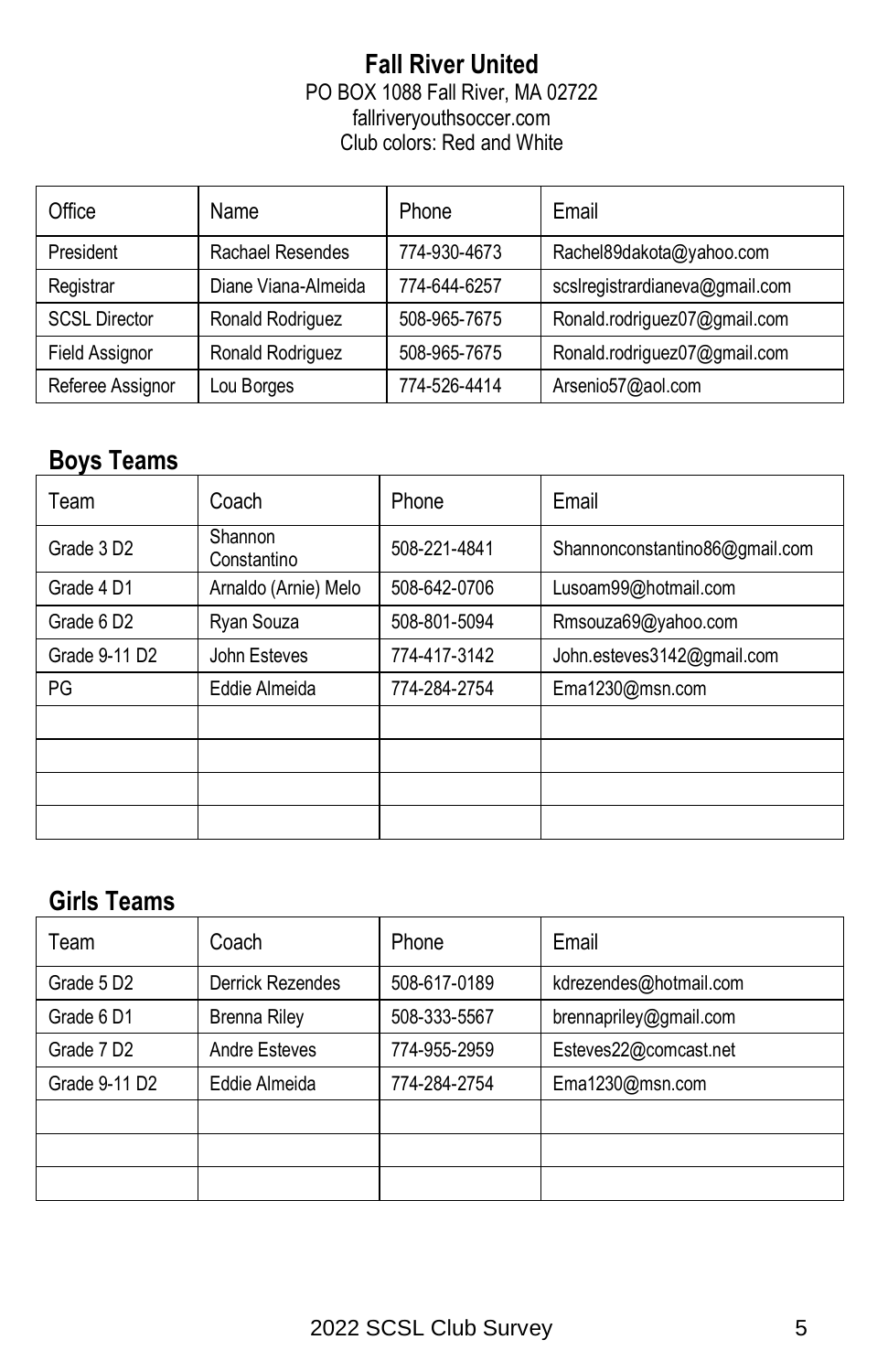#### **Falmouth Soccer Club** 120 Main St #147 Falmouth MA 02541 https://www.falmouthsc.org/ Club colors: Maroon

Office | Name | Phone | Email President Anna Michel 617-596-1145 falmouthsoccerclub@gmail.com Registrar Chris Williams 508-274-7826 christianlael4@gmail.com SCSL Director Ben Parsons 774-269-3838 parsonsbs@hotmail.com Field Assignor Tim Verslycke 508-292-0139 [field-manager@falmouthsc.org](mailto:field-manager@falmouthsc.org) Referee Assignor Rob Ryan 617-909-2117 rob.ryan@comcast.net

### **Boys Teams**

| Team         | Coach                | Phone        | Email                        |
|--------------|----------------------|--------------|------------------------------|
| Boys GR4 D1  | Chris Williams       | 508-274-7826 | christianlael4@gmail.com     |
| Boys GR4 D2A | Rachel Jakuba        | 508-524-0711 | sushiwiz@gmail.com           |
| Boys GR4 D2B | Tom Crawford         | 774-521-9850 | tjanglesj@gmail.com          |
| Boys GR6 D1  | Joel Smith           | 626-379-6659 | joelsmith1@mac.com           |
| Boys GR6 D2A | Tom Campbell         | 508-566-3149 | tc@dinkumsoftware.com        |
| Boys GR6 D2B | <b>Tim Verslycke</b> | 508-292-0139 | field-manager@falmouthsc.org |
| Boys GR8 D1  | Corey Holt           | 774-205-5833 | fscboysteam@gmail.com        |
| Boys GR8 D2  | <b>Ben Parsons</b>   | 774-269-3838 | parsonsbs@hotmail.com        |
|              |                      |              |                              |
|              |                      |              |                              |
|              |                      |              |                              |

| Team          | Coach              | Phone        | Email                   |
|---------------|--------------------|--------------|-------------------------|
| Girls GR3 D2  | Geret DePiper      | 703-869-5778 | gedepiper@aol.com       |
| Girls GR4 D2  | Nicole Bell        | 619-865-1629 | nicolemg.bell@gmail.com |
| Girls GR6 D2A | Michele Maguire    | 508-564-1668 | mtkcmaguire@msn.com     |
| Girls GR6 D2B | <b>Ben Parsons</b> | 774-269-3838 | parsonsbs@hotmail.com   |
| Girls GR8 D2  | Dave Plourde       | 774-327-0527 | reddevilusa@live.com    |
|               |                    |              |                         |
|               |                    |              |                         |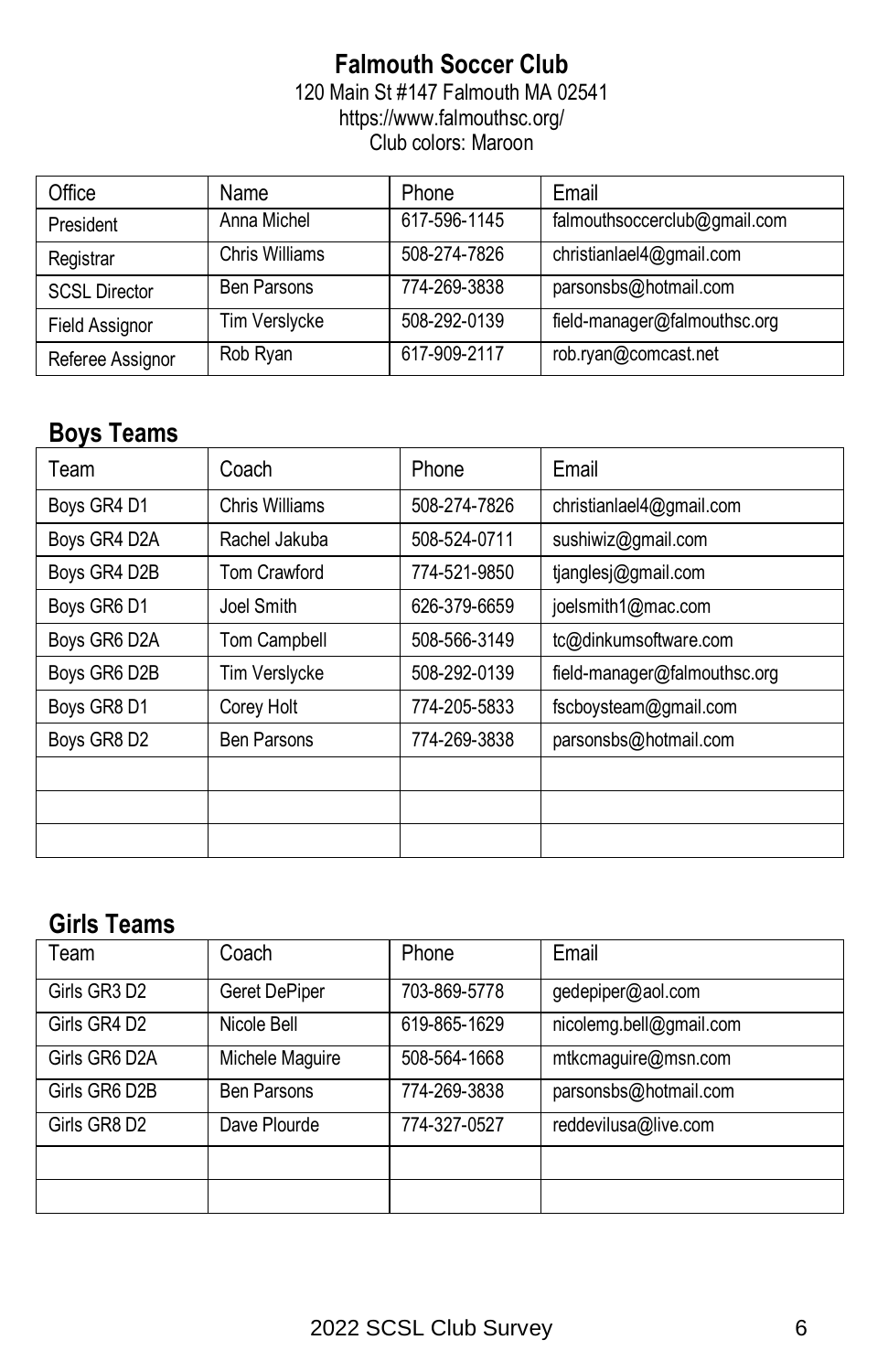## **Freetown Lakeville United (FL United)**

305 Bedford Street, Lakeville MA 02347 www.freelakeunited.org Club colors: Navy and White

| Office               | Name                  | Phone          | Email                         |
|----------------------|-----------------------|----------------|-------------------------------|
| President            | Chris Borge           | (508) 989-0443 | jmrborge@gmail.com            |
| Registrar            | Christine Adesso      | (508) 858-6783 | Cadesso4@hotmail.com          |
| <b>SCSL Director</b> | Chris Borge           | (508) 989-0443 | jmrborge@gmail.com            |
| Field Assignor       | Chris Borge           | (508) 989-0443 | jmrborge@gmail.com            |
| Referee Assignor     | <b>Walter Seaberg</b> | (508) 962-4515 | refereeassignorflsc@gmail.com |

## **Boys Teams**

| Team                       | Coach               | Phone          | Email                        |
|----------------------------|---------------------|----------------|------------------------------|
| Gr 2 D <sub>2</sub> Team 1 | Adam Amaral         | (508) 525-0978 | adam.c.amaral@gmail.com      |
| Gr 2 D2 Team 2             | Allen Lamere        | (508) 245-6905 | Allenlamere@gmail.com        |
| Gr 3 D1                    | Kevin Brennan       | (508) 930-5087 | kbrennan87@gmail.com         |
| Gr 4 D1                    | Christine Adesso    | (508) 858-6783 | Cadesso4@hotmail.com         |
| Gr 4 D <sub>2</sub>        | Shea Kulpa          | (774) 510-8606 | skulpa38@gmail.com           |
| Gr 5 D1                    | <b>Matt Farris</b>  | (508) 802-2944 | matthew@howesfarris.com      |
| Gr 6 D1                    | <b>Brian Powell</b> | (508) 496-2606 | brianp52@comcast.net         |
| Gr 6 D2                    | Derek Medeiros      | (508) 525-5708 | dmedeir5@gmail.com           |
| Gr 8 D1                    | Keith Jensen        | (508) 802-3833 | jensenhomebuilders@yahoo.com |
| Gr 8 D <sub>2</sub>        | Keith Bettencourt   | (508) 728-3853 | Kbettencourt@bkaarchs.com    |
| Gr 9-11 D <sub>2</sub>     | Erika Vincent       | (508) 965-6344 | erikavincent@verizon.net     |

| Team                | Coach                  | Phone          | Email                  |
|---------------------|------------------------|----------------|------------------------|
| Gr $2D2$            | Kaitlyn Murphy-Birkett | (774) 309-5791 | katemurphy22@yahoo.com |
| Gr 4 D1             | Matt Salmond           | (401) 835-1803 | msalmond19@gmail.com   |
| Gr 4 D <sub>2</sub> | Julia Pereira          | (508) 930-4475 | pereiratnt@aol.com     |
| Gr 6 D1             | Chris Borge            | (508) 989-0443 | jmrborge@gmail.com     |
| Gr $6D2$            | Matt Salmond           | (401) 835-1803 | msalmond19@gmail.com   |
| Gr 8 D1             | Derrick Loud           | (617) 851-8420 | Derrickloud3@gmail.com |
| Gr $8D2$            | John Ricciardi         | (508) 789-5923 | jricciardi@gmail.com   |
|                     |                        |                |                        |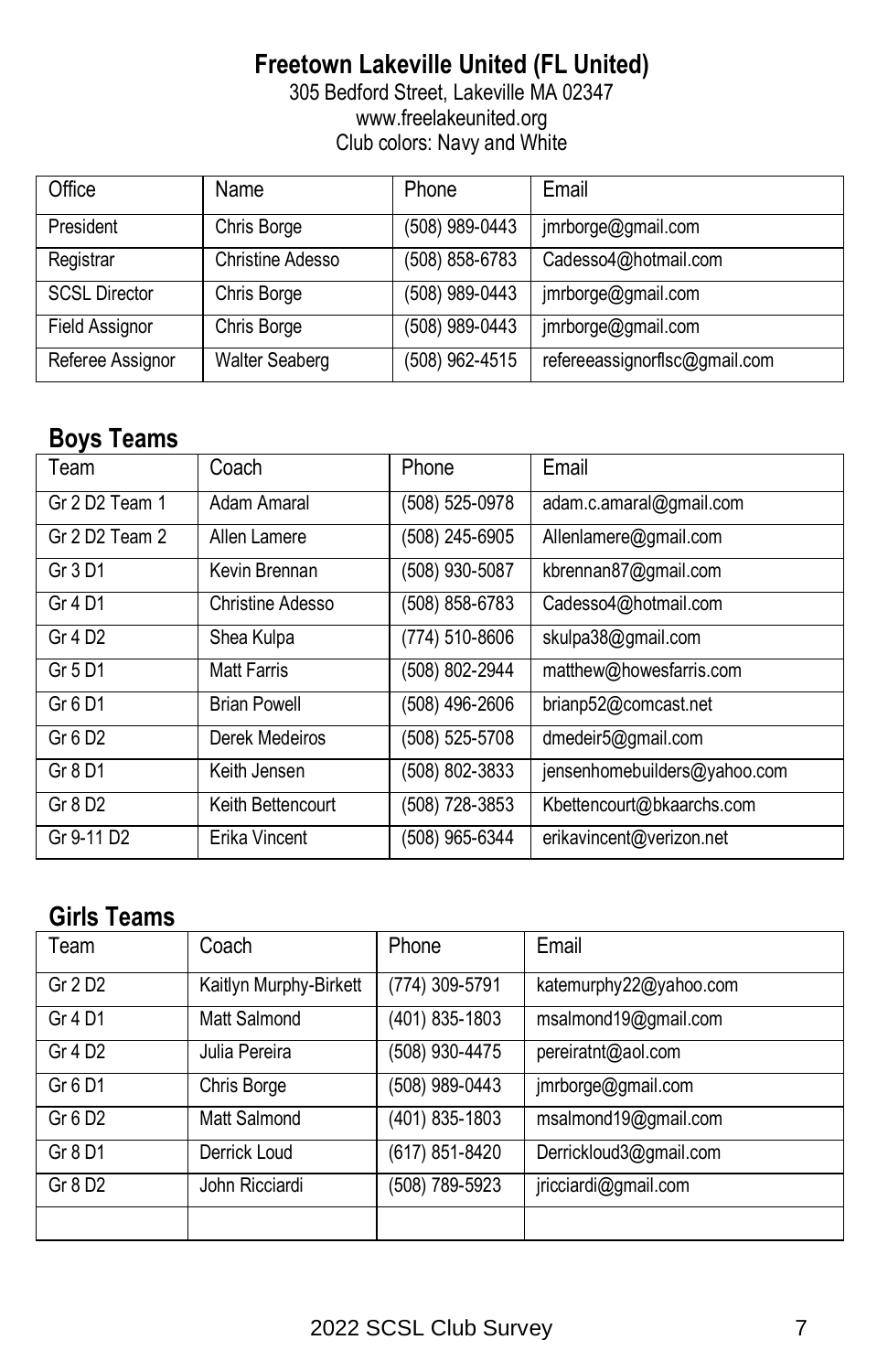# **Mariner Youth Soccer Club**

PO Box 958, Mattapoisett, MA 02739 www.marineryouthsoccer.com Club colors: Red and Blue

| Office               | Name          | Phone        | Email                        |
|----------------------|---------------|--------------|------------------------------|
| President            | Ryan Feeney   | 508.542.2857 | feeney_ryan@hotmail.com      |
| Registrar            | Leanne Potter | 508.965.3176 | Lpotter06@gmail.com          |
| <b>SCSL Director</b> | Ryan Feeney   | 508.542.2857 | feeney_ryan@hotmail.com      |
| Field Assignor       | Greg Vishino  | 508.525.2546 | gregoryvishino@gmail.com     |
| Referee Assignor     | Steve Vieira  | 508.971.5282 | smbuainterpreter@hotmail.com |

## **Boys Teams**

| Team         | Coach               | Phone        | Email                                 |
|--------------|---------------------|--------------|---------------------------------------|
| Grade 2T1    | Joseph Leahy        | 619.847.8853 |                                       |
| Grade 2T2    | Aaron Pacheco       | 617.981.3906 |                                       |
| Grade 3/D1   | Jessica Costal      | 614.284.4592 | Jessica costa14@yahoo.com             |
| Grade 3/D2   | Gerry Riker         | 508.209.1112 | Gerryriker1@gmail.com                 |
| Grade 4/D1   | <b>Christy Dube</b> | 617.959.1689 | Christy.mach@gmail.com                |
| Grade 4/D2   | Greg Visinho        | 508.525.2546 | athleteperformanceacademyma@gmail.com |
| Grade 5/D1   | Jessica Costa       | 614.284.4592 | Jessica_costa14@yahoo.com             |
| Grade 6/D1   | Nigel Hitchings     | 508.308.6945 | Nigel.hitchings@mac.com               |
| Grade 8/D2   | Paul Almeida        | 508.264.9786 | Pjalmd76@yahoo.com                    |
| Grade 9-1 D2 | Jean-Claude Joseph  | 617.899.3664 | jcjosephjr@gmail.com                  |
| PG           | Darren Michaelis    | 508.245.2148 | Foresight_enginc@yahoo.com            |

| Team          | Coach               | Phone        | Email                     |
|---------------|---------------------|--------------|---------------------------|
| Grade 2       | Jeremy Kennefick    | 508.951.0341 | jeremykennefick@gmail.com |
| Grade 3/D1    | Walter Baiardi      | 508.989.0350 | Wbrd630@comcast.net       |
| Grade 3/D2    | <b>Matt Shivers</b> | 732.489.1706 | Shivers18@gmail.com       |
| Grade 4/D1    | Matt Marrano        | 617.899.9094 | Mattmarrano3@yahoo.com    |
| Grade 5/D1    | Jim Kalkanis        | 508.965.2457 | jkalkanis@yahoo.com       |
| Grade 6/D1    | Dena Xifaras        | 617.834.9378 | dxifaras@poah.org         |
| Grade 6/D2    | Jeff Wotton         | 401.447.6609 | Jeffrey.wotton@gmail.com  |
| Grade 7/D1    | Cari Mailloux       | 774.218.5519 | cmailloux@fairhavenps.net |
| Grade 9-11 D1 | Paul Almeida        | 508.264.9786 | Pjalmd76@yahoo.com        |
| PG            | Paul Almeida        | 508.264.9786 | Pialmd76@yahoo.com        |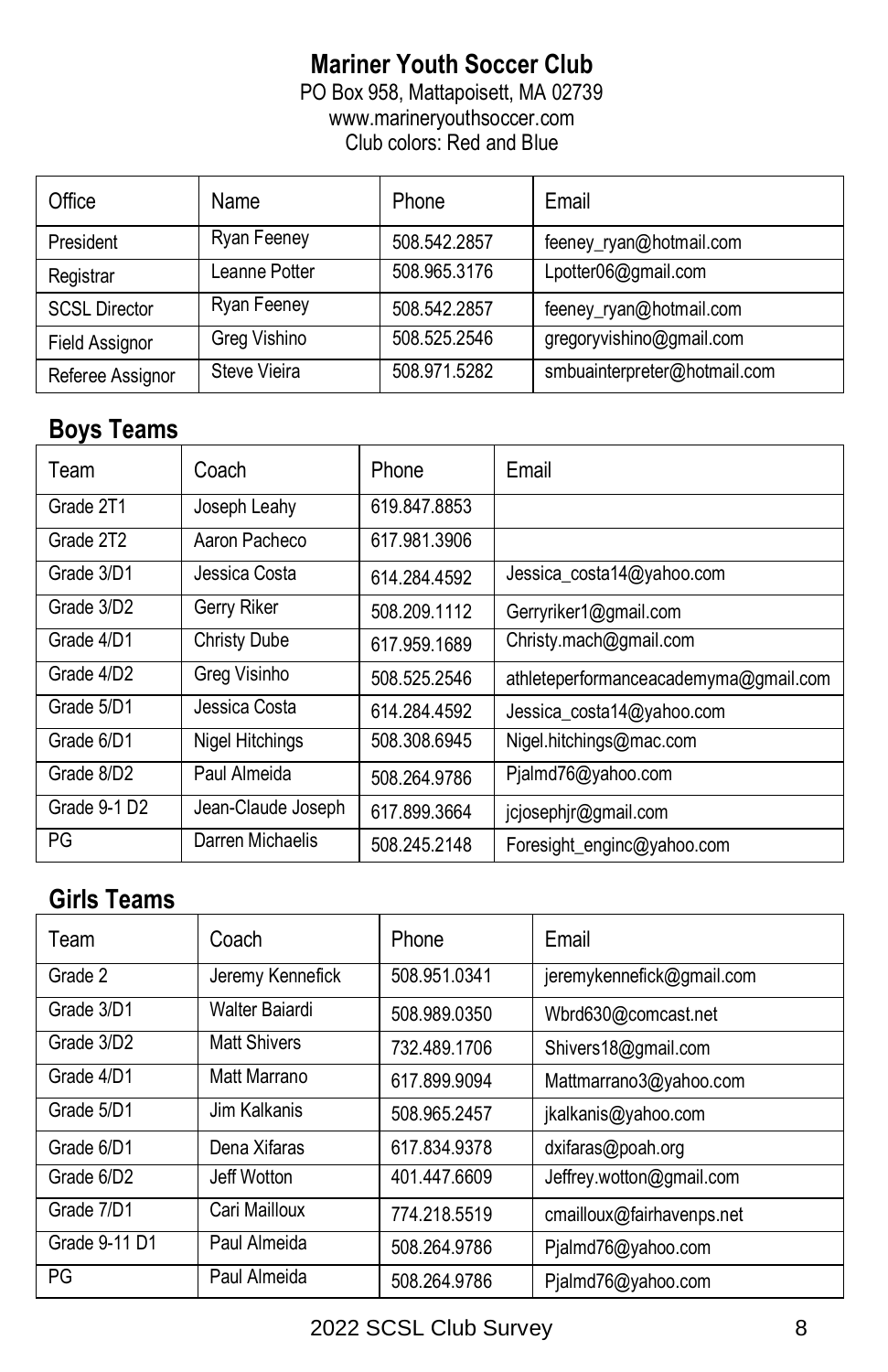#### **Martha's Vineyard** PO Box 945, Vineyard Haven, Ma 02568 www.mvunited.org Club colors: Purple / White / Black

| Office               | Name                 | Phone        | Email                       |
|----------------------|----------------------|--------------|-----------------------------|
| President            | Matt Malowski        | 508-274-0320 | president@mvunited.org      |
| Registrar            | Catherine Coogan     | 508.873.1137 | ccoogan@mvunited.org        |
| <b>SCSL Director</b> | Oliver Holmes        | 508-527-4643 | traveldirector@mvunited.org |
| Field Assignor       | <b>Oliver Holmes</b> | 508-527-4643 | traveldirector@mvunited.org |
| Referee Assignor     | <b>Oliver Holmes</b> | 508-527-4643 | traveldirector@mvunited.org |

### **Boys Teams**

| Team       | Coach          | Phone              | Email                      |
|------------|----------------|--------------------|----------------------------|
| Grade 5 D1 | Josh Thompson  | $(917) 543 - 7806$ | jctmaui@gmail.com          |
| Grade 6D1  | John Walsh     | (774) 563-0197     | Jcw3@aol.com               |
| Grade 8D1  | Patrick Mullin | (508) 646-8173     | pmullin@mvunited.org       |
| Grade 9-11 | Adam Smith     | (607) 725-6451     | Smith.adam.lloyd@gmail.com |

| Team                  | Coach               | Phone          | Email                       |
|-----------------------|---------------------|----------------|-----------------------------|
| Grade 5D1             | <b>Gary Metters</b> | (774) 208-4872 | gsmetters@gmail.com         |
|                       | Jeremy Light        | (407) 702-8029 | jlight@mvyps.org            |
| Grade 5D2             | Valerie Lavigne     | (781) 632-6551 | valeriejbuckley@hotmail.com |
|                       | Nicole Curelli      | (339) 224-0192 | nicolecurelli@gmail.com     |
| Grade 6D2             | Dan Larson          | (508) 560-7783 | daniellarsenmv@gmail.com    |
|                       | Cindy Wansiewicz    | (508) 560-2704 | gooffpiste@comcast.net      |
| Grade 8D1             | Catherine Coogan    | (508) 873-1137 | registrar@mvunited.org      |
|                       | Nika Mone           | (617) 653-6855 | nikamone@gmail.com          |
| Grade 8D <sub>2</sub> | Nell Coogan         | (508) 360-7552 | vncoogan@gmail.com          |
| Grade 9-11            | Matt Malowski       | (508) 274-0320 | president@mvunited.org      |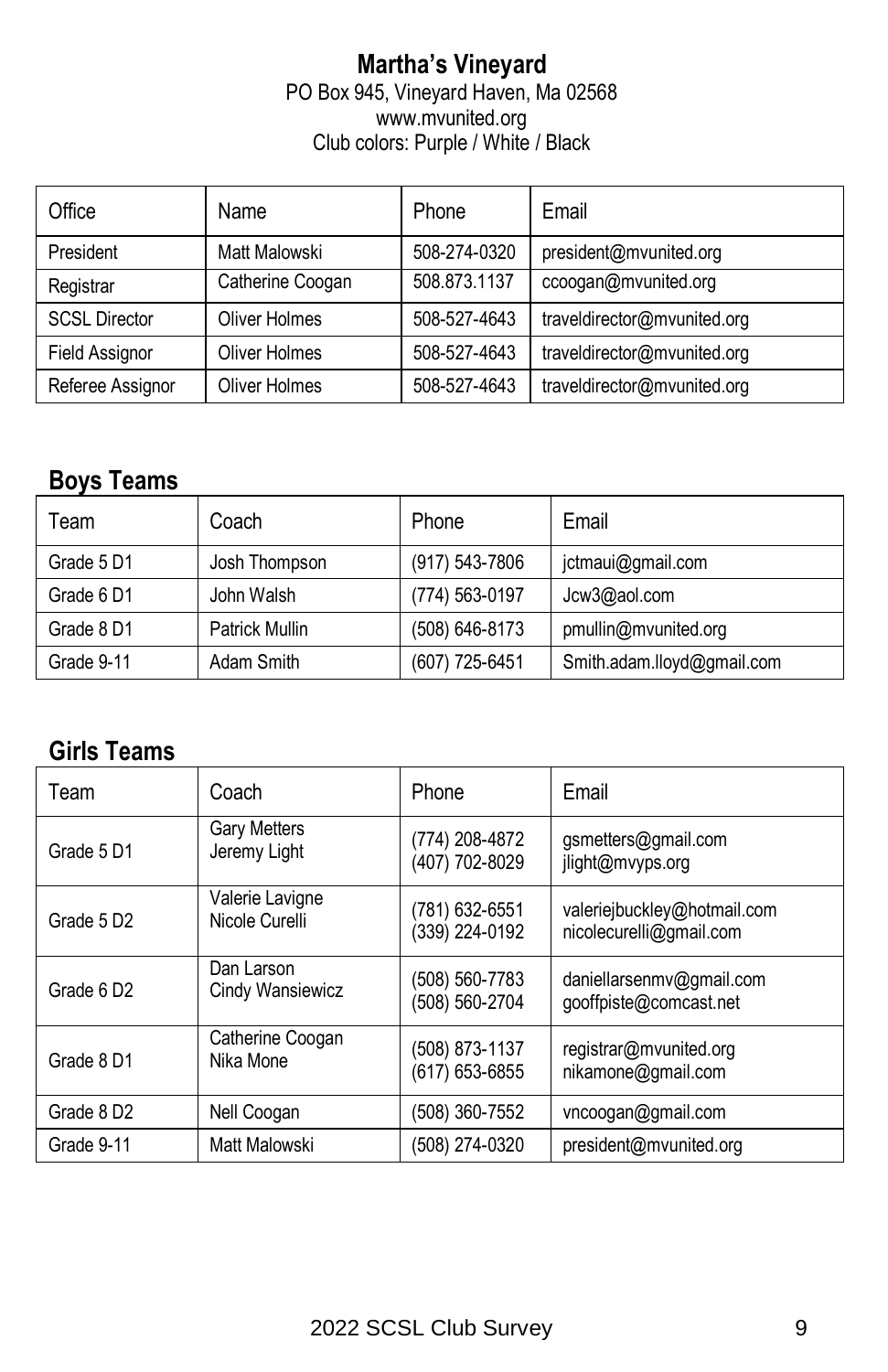## **Mashpee Youth Soccer**

PO Box 266 Mashpee, MA 02649 www.mashpeeyouthsoccer.org Club colors: Royal Blue and White

| Office               | Name            | Phone        | Email                     |
|----------------------|-----------------|--------------|---------------------------|
| President            | Harmony Carroll | 774-266-0377 | Carroll.harmony@gmail.com |
| Registrar            | Kerry Houde     | 603-249-8999 | Kerryhoude3@gmail.com     |
| <b>SCSL Director</b> | Lewis Farwell   | 508-360-5756 | lewisfarwell@gmail.com    |
| Field Assignor       | Lewis Farwell   | 508-360-5756 | lewisfarwell@gmail.com    |
| Referee Assignor     | Pete LaMontagne | 508-341-7854 | petelamo@gmail.com        |

### **Boys Teams**

| ⊺eam    | Coach             | Phone        | Email                      |
|---------|-------------------|--------------|----------------------------|
| Grade 2 | Jon Kurzynske     | 706-879-9711 | kurzynske@me.com           |
| Grade 3 | Coleen Lamontagne | 774-238-2616 | coleenlamontagne@gmail.com |
| Grade 4 | Dana Evans        | 774-238-6956 | Dle7196@gmail.com          |
| Grade 5 | Jon Carroll       | 617-216-9951 | joncarrollusc@gmail.com    |
| Grade 6 | Matt Malone       | 508-245-6642 | Mpmalone1@gmail.com        |
| Grade 8 | Trey Ruthven      | 508-846-5652 | Hugh_Ruthven@yahoo.com     |
|         |                   |              |                            |

| Team     | Coach            | Phone        | Email                  |
|----------|------------------|--------------|------------------------|
| Grade 3  | Nitana Greendeer | 774-238-0884 | nitanahicks@gmail.com  |
| Grade 4  | Amanda Jeffries  | 774-327-0207 | Amandaj1629@yahoo.com  |
| Grade 6  | Tom Fougere      | 774-313-0058 | Tlf102181@yahoo.com    |
| Grade 11 | Delany Barger    | 508-681-9394 | dlanes122197@gmail.com |
|          |                  |              |                        |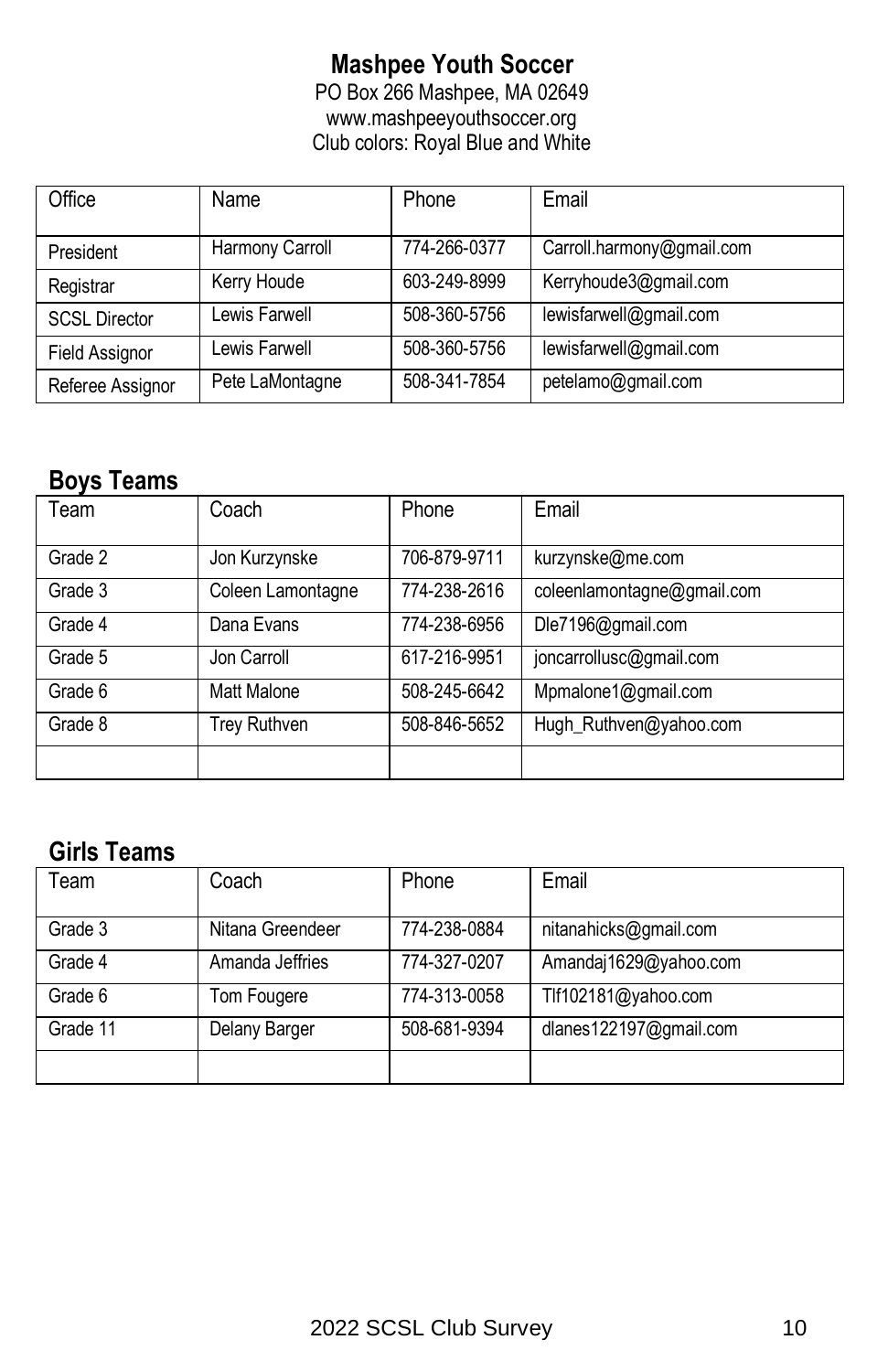## **Monomoy Youth Soccer**

PO Box 1659, Harwich MA 02645 www.monomoyyouthsoccer.com Club colors: Navy, White & Grey

| Office               | Name          | Phone              | Email                  |
|----------------------|---------------|--------------------|------------------------|
|                      |               |                    |                        |
| President            | Jason Laramee | $(617)$ 335-5618   | jasonlaramee@yahoo.com |
| Registrar            | Kelly Laramee | (617) 512-6068     | klaramee@comcast.net   |
| <b>SCSL Director</b> | Jason Laramee | $(617)$ 335-5618   | jasonlaramee@yahoo.com |
| Field Assignor       | Jason Laramee | $(617)$ 335-5618   | jasonlaramee@yahoo.com |
| Referee Assignor     | Keith Forker  | $(508) 633 - 8014$ | k.forker@comcast.net   |

### **Boys Teams**

| Team                   | Coach           | Phone            | Email                  |
|------------------------|-----------------|------------------|------------------------|
| Grade 4 D <sub>2</sub> | Jason Laramee   | $(617)$ 335-5618 | jasonlaramee@yahoo.com |
| Grade 6D2              | Jason Laramee   | $(617)$ 335-5618 | jasonlaramee@yahoo.com |
| Grade 8D2              | Stephan McMahon | (774) 212-2963   | spm@spmandco.com       |
|                        |                 |                  |                        |
|                        |                 |                  |                        |

| Team                   | Coach       | Phone          | Email                         |
|------------------------|-------------|----------------|-------------------------------|
|                        |             |                |                               |
| Grade 4 D <sub>2</sub> | Joyce Crowe | (774) 212-0597 | croweproperties@comcast.net   |
| Grade 6D2              | Mike Waite  | (508) 237-4825 | softballjunkie02645@yahoo.com |
|                        |             |                |                               |
|                        |             |                |                               |
|                        |             |                |                               |
|                        |             |                |                               |
|                        |             |                |                               |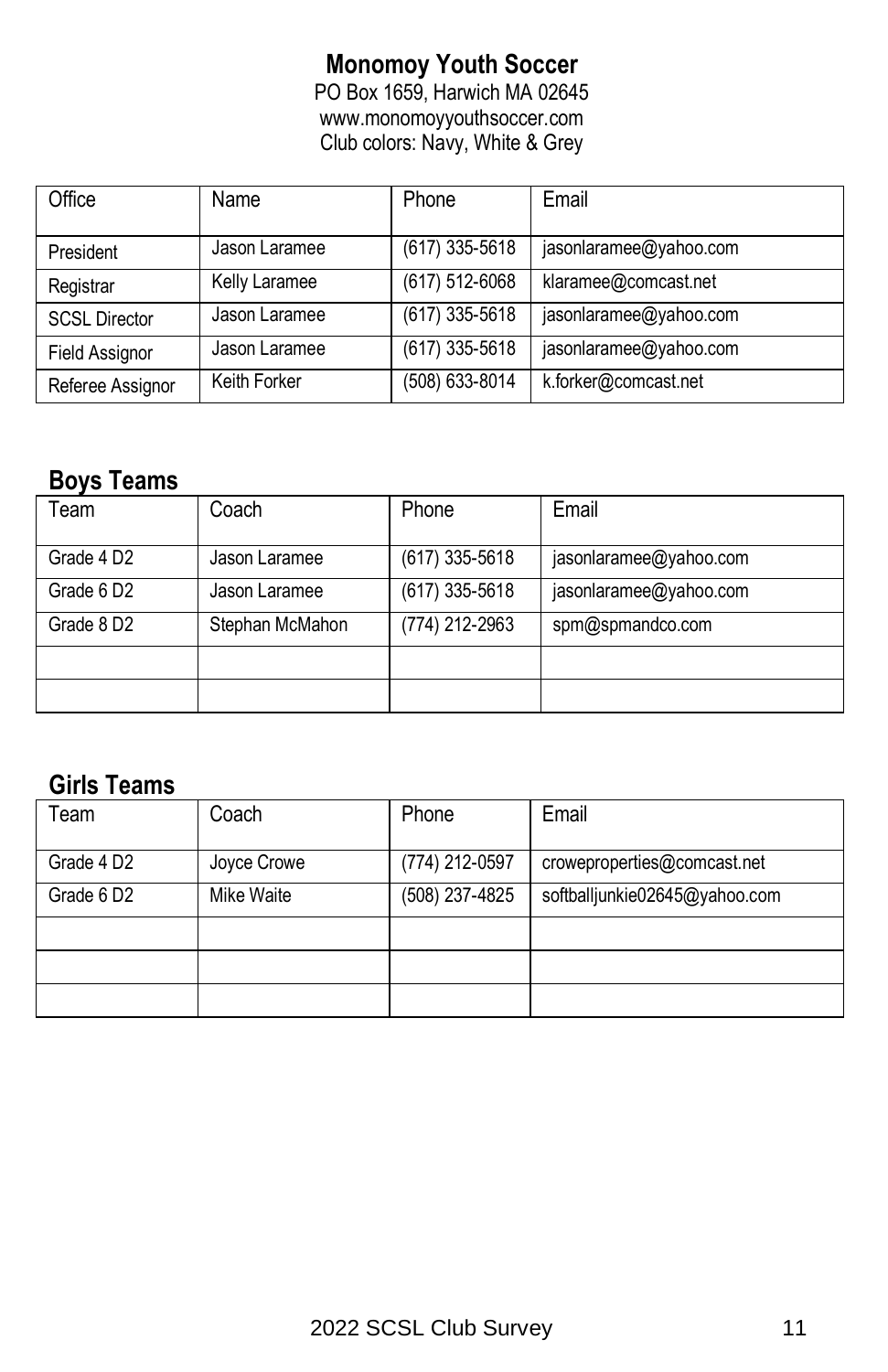#### **Nantucket** PO Box 2264, Nantucket, MA 02584 www.nantucketsoccer.org Club colors: Navy and White

| Office               | Name        | Phone          | Email                     |
|----------------------|-------------|----------------|---------------------------|
| President            | Phil Taylor | (508) 901 3001 | coachphiltaylor@gmail.com |
| Registrar            | Phil Taylor |                |                           |
| <b>SCSL Director</b> | Phil Taylor |                |                           |
| Field Assignor       | Phil Taylor |                |                           |
| Referee Assignor     | Phil Taylor |                |                           |

## **Boys Teams**

| Team                | Coach         | Phone          | Email                     |
|---------------------|---------------|----------------|---------------------------|
| GR 4 D <sub>2</sub> | Eric Anderson | (401) 330 9117 | aeanderson2010@gmail.com  |
| <b>GR 5 D1</b>      | Kevin Korn    | (646) 573 0827 | kevinkorn@mac.com         |
| <b>GR6D1</b>        | Zack Held     | (781) 572 8344 | zheld228@gmail.com        |
| <b>GR 8 D1</b>      | Jim Houghton  | (508) 228 9206 | jimhoughton7@gmail.com    |
| GR 9-11 D2          | Phil Taylor   | (508) 901 3001 | coachphiltaylor@gmail.com |
|                     |               |                |                           |
|                     |               |                |                           |
|                     |               |                |                           |

| Team                | Coach                | Phone          | Email                            |
|---------------------|----------------------|----------------|----------------------------------|
| Gr 3 D <sub>2</sub> | Phil Taylor          | (508) 901 3001 | coachphiltaylor@gmail.com        |
| GR 4 D <sub>2</sub> | Kate Garrette        | (858) 761 2243 | kategarrette@yahoo.com           |
| GR 5 D2             | <b>Bill Steadman</b> | (508) 221 8489 | steadmancaretaking@gmail.com     |
| GR 6 D1             | Doug LeBrecht        | (508) 332 0055 | dlebrecht@comcast.net            |
| <b>GR 8 D1</b>      | Marc Gazaille        | (508) 901 3946 | marc@nantuckethomeinspection.net |
| PG                  | Doug LeBrecht        | (508) 332 0055 | dlebrecht@comcast.net            |
|                     |                      |                |                                  |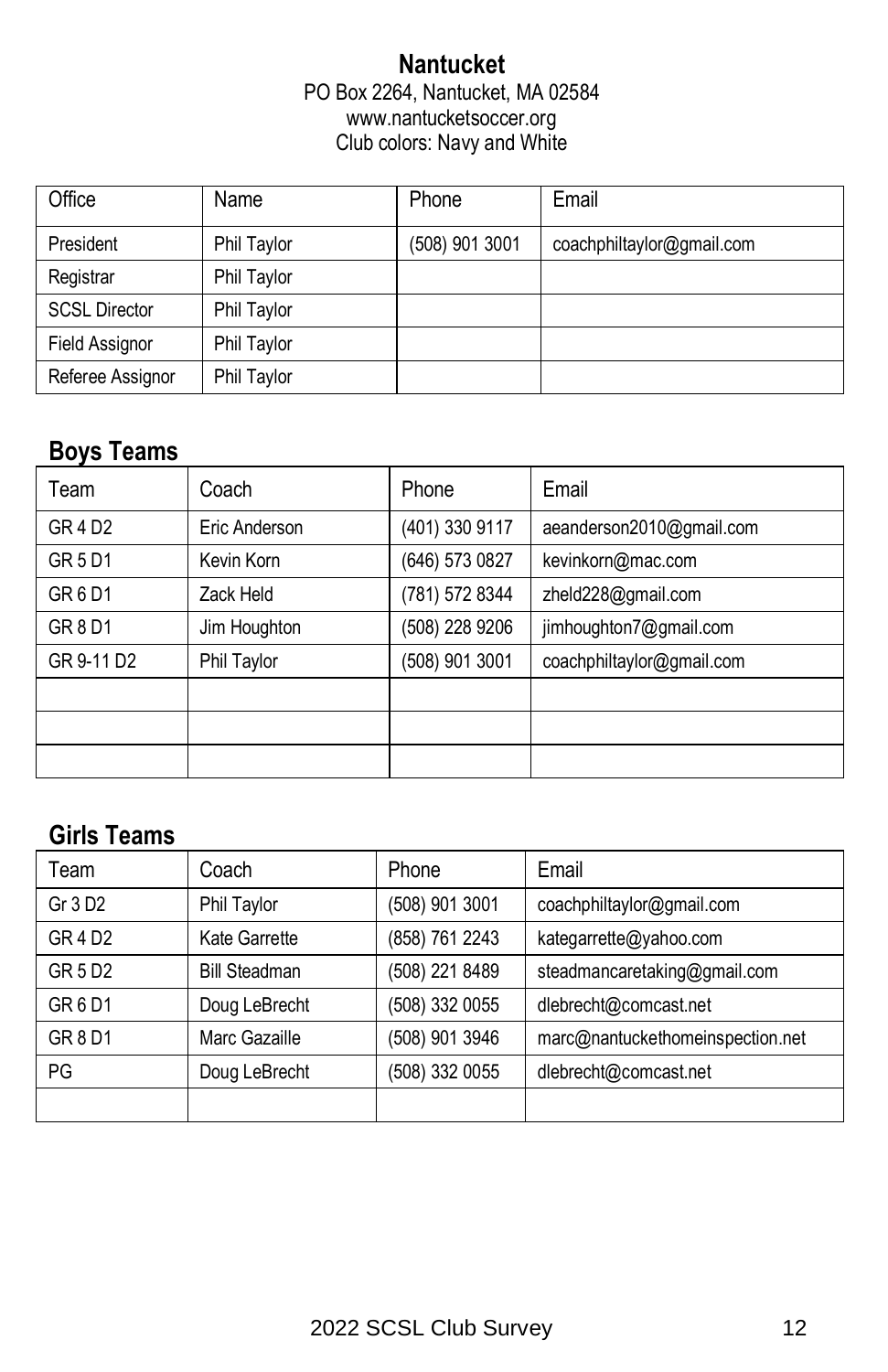# **Norton Youth Soccer**

PO Box 680, Norton MA 02766 www.nortonyouthsoccer.org Club colors: Purple and White

| Office               | Name          | Phone        | Email                             |
|----------------------|---------------|--------------|-----------------------------------|
| President            |               |              | president@nortonyouthsoccer.org   |
| Registrar            | Doug Richmond | 774-265-7755 | registrar@nortonyouthsoccer.org   |
| <b>SCSL Director</b> | Pat Maloof    | 617-697-4590 | competitive@nortonyouthsoccer.org |
| Field Assignor       | Alan Lach     | 508-369-5479 | Alan_lach@yahoo.com               |
| Referee Assignor     | Dave Clarke   | 774-218-9865 | Dclarke5us@yahoo.com              |

## **Boys Teams**

| Team            | Coach             | Phone        | Email                     |
|-----------------|-------------------|--------------|---------------------------|
| Grade 2         | Greg King         | 774-265-9225 | Kingsama1@comcast.net     |
| Grade $3 - D1$  | Tim Precourt      | 508-243-3372 | timothyprecourt@yahoo.com |
| Grade $4 - D1$  | Jen Robbins       | 401-429-8502 | Jrobbins129@gmail.com     |
| Grade $4-D2$    | Bryan Faria       | 508-269-8438 | Bryan1280@yahoo.com       |
| Grade $6 - D1$  | Dustie Moore      | 781-929-4888 | Dustie.moore@gmail.com    |
| Grade $6 - D2$  | Erek Bratt        | 508-846-1144 | Ebratt17@gmail.com        |
| Grade $8 - D2$  | Doug Richmond     | 774-265-7755 | dnrichmond@comcast.net    |
| Grade 9-11 - D1 | <b>Tom Hassey</b> | 508-369-3756 | thassey@comcast.net       |

| Team           | Coach           | Phone        | Email                               |
|----------------|-----------------|--------------|-------------------------------------|
| Grade 2        | Jamie Delong    | 508-369-9619 | teampatz@yahoo.com                  |
| Grade $3 - D1$ | Eric Greene     | 508-494-3033 | Ericgreene11@yahoo.com              |
| Grade $3 - D2$ | Eric Greene     | 508-494-3033 | Ericgreene11@yahoo.com              |
| Grade $5 - D1$ | Tracy DelGrosso | 508-631-9648 | Pendy7@hotmail.com                  |
| Grade $6 - D1$ | Craig Stewart   | 508-735-1458 | Craigstewart.nortonsoccer@gmail.com |
| Grade $6 - D2$ | Chris Hickey    | 617-460-0045 | Hickeych79@gmail.com                |
| Grade $8 - D1$ | Derek Dufresne  | 508-965-4223 | Derekduf14@yahoo.com                |
|                |                 |              |                                     |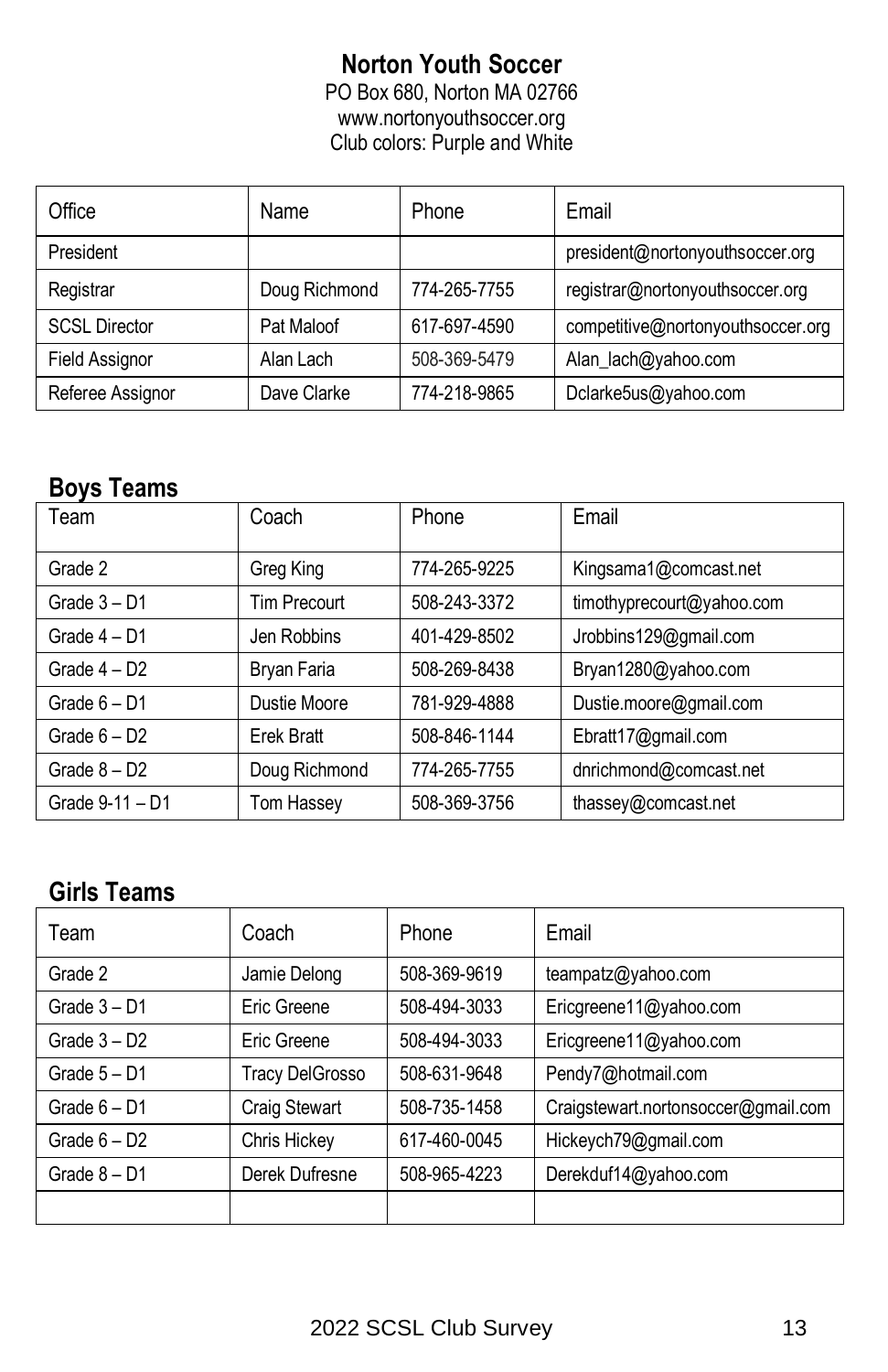#### **Oceana Soccer Club** P.O. Box 2643 • Orleans, MA 02635 www.OceanaSoccer.org Club colors: Light Blue and Black

| Office               | Name               | Phone        | Email                   |
|----------------------|--------------------|--------------|-------------------------|
| President            | <b>Keith Clark</b> | 508-930-5980 | keith.e.clark@gmail.com |
| Registrar            | Tony Del Negro     | 508-247-8118 | tdelnegro@aol.com       |
| <b>SCSL Director</b> | <b>Keith Clark</b> | 508-930-5980 | keith.e.clark@gmail.com |
| Field Assignor       |                    |              |                         |
| Referee Assignor     |                    |              |                         |

### **Boys Teams**

| Team      | Coach              | Phone        | Email                    |
|-----------|--------------------|--------------|--------------------------|
| Grade 5D2 | Darren Wotherspoon | 617.959.4690 | dw@darrenwotherspoon.com |
|           |                    |              |                          |
|           |                    |              |                          |
|           |                    |              |                          |
|           |                    |              |                          |

| Team       | Coach          | Phone        | Email                |
|------------|----------------|--------------|----------------------|
| Grade 6D2  | Asa Nadeau     | 774-722-2031 | asa@nadeauco.com     |
| Grade 8 D1 | Cathy Nagorski | 508-776-8299 | C_nagorski@yahoo.com |
|            |                |              |                      |
|            |                |              |                      |
|            |                |              |                      |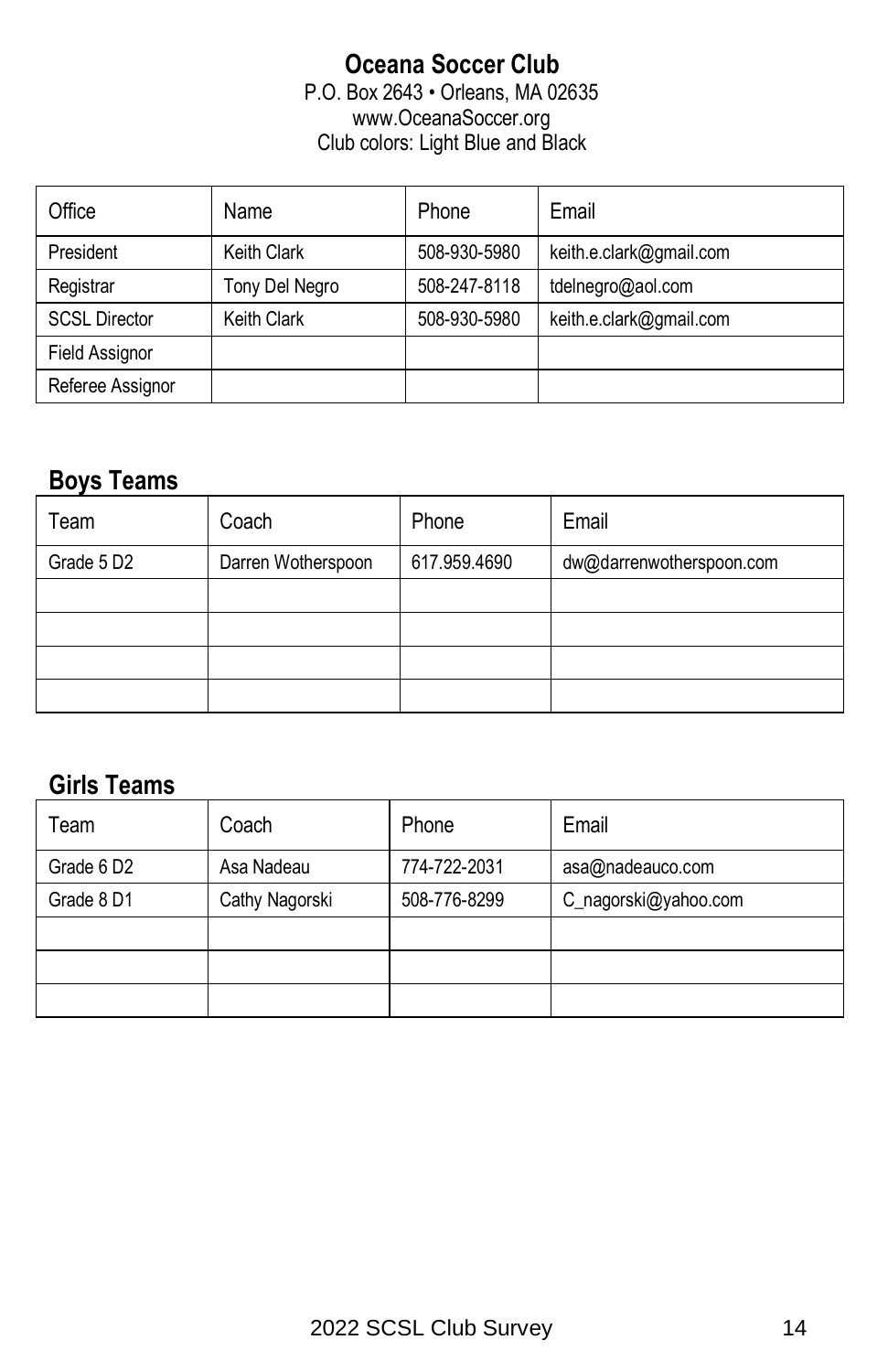#### **Sandwich Soccer Club** P.O. BOX 562, FORESTDALE, MA 02644 www.sandwichsoccer.org Club colors: Blue and White

| Office               | Name               | Phone          | Email                  |
|----------------------|--------------------|----------------|------------------------|
| President            | Adam Tedeschi      | (508) 726-6174 | atedeschi19@yahoo.com  |
| Registrar            | Alexandra da Silva | (508) 364-2505 | abuxton08@gmail.com    |
| <b>SCSL Director</b> | John Simkins       | (508) 274-9729 | John.simkins@yahoo.com |
| Field Assignor       | John Simkins       | (508) 274-9729 | John.simkins@yahoo.com |
| Referee Assignor     | Michael Ball       | (978) 434-1228 | Dmichael13k@gmail.com  |

## **Boys Teams**

| Team              | Coach               | Phone          | Email                      |
|-------------------|---------------------|----------------|----------------------------|
| Grade 2 Tm 1 (D2) | John Simkins        | (508) 274-9729 | John.Simkins@yahoo.com     |
| Grade 2 Tm 2 (D2) | Lara Bryan-Rest     | (203) 641-4961 | lbryanresy@gmail.com       |
| Grade 3 Tm 1 (D2) | Scott Kraihanzel    | (508) 564-3123 | scott_lisa@comcast.net     |
| Grade 3 Tm 2 (D2) | Dereck Ball         | (978) 434-1228 | dmichael13k@gmail.com      |
| Grade 4 (D2)      | Robert Begin        | (774) 364-1859 | rbeginjr@gmail.com         |
| Grade 5 (D2)      | <b>Bridget Beal</b> | (973) 865-2708 | Bridgetbeal@gmail.com      |
| Grade 6 (D1)      | Samantha Pilzer     | (603) 986-3319 | mantiepilzer@gmail.com     |
| Grade 9-11 (D2)   | Greg Richards       | (781) 789-1649 | greggrichartds22@yahoo.com |

| Team                                | Coach               | Phone         | Email                        |
|-------------------------------------|---------------------|---------------|------------------------------|
| Grade 2 (D1)                        | <b>Bridget Beal</b> | 1973 865 2708 | Bridgetbeal@gamil.com        |
| Grade $3$ Tm $1$ (D2)               | Tom Gaffney         | 508 539 0239  | thomas.s.gaffney@gmail.com   |
| Grade 3 Tm 2 (D2)                   | Ryan Waitt          | 860 690 6066  | ryanwaitt@gmail.com          |
| Grade $4 \text{ Tm} 1 \text{ (D1)}$ | Michel Gilmore      | 617 529 0496  | michel.pitta@gmail.com       |
| Grade 4 Tm 2 (D2)                   | Jeremy Walsh        | 617 910 6060  | jeremyjwalsh@gmail.com       |
| Grade 5 Tm 1 (D1)                   | Jeanne Adelman      | 617 834 5714  | jeanneadelmann@gmail.com     |
| Grade 5 Tm 2 (D2)                   | Tom Chiusano        | 774 349 1288  | thomaschiusano0@gmail.com    |
| Grade 6 (D1)                        | Stephen Katzenback  | 774 487 2266  | stephen.katzenback@gmail.com |
| Grade 7 (D1)                        | Adam Tedeschi       | 508726-6174   | atedeschi19@yahoo.com        |
| Grade 8 (D2)                        | Scott Kraihanzel    | 508 564 3123  | scott_lisa@comcast.net       |
| Grade 9-11 (D2)                     | Brian McNamara      | 508 272 2841  | mcnamara63@comcast.net       |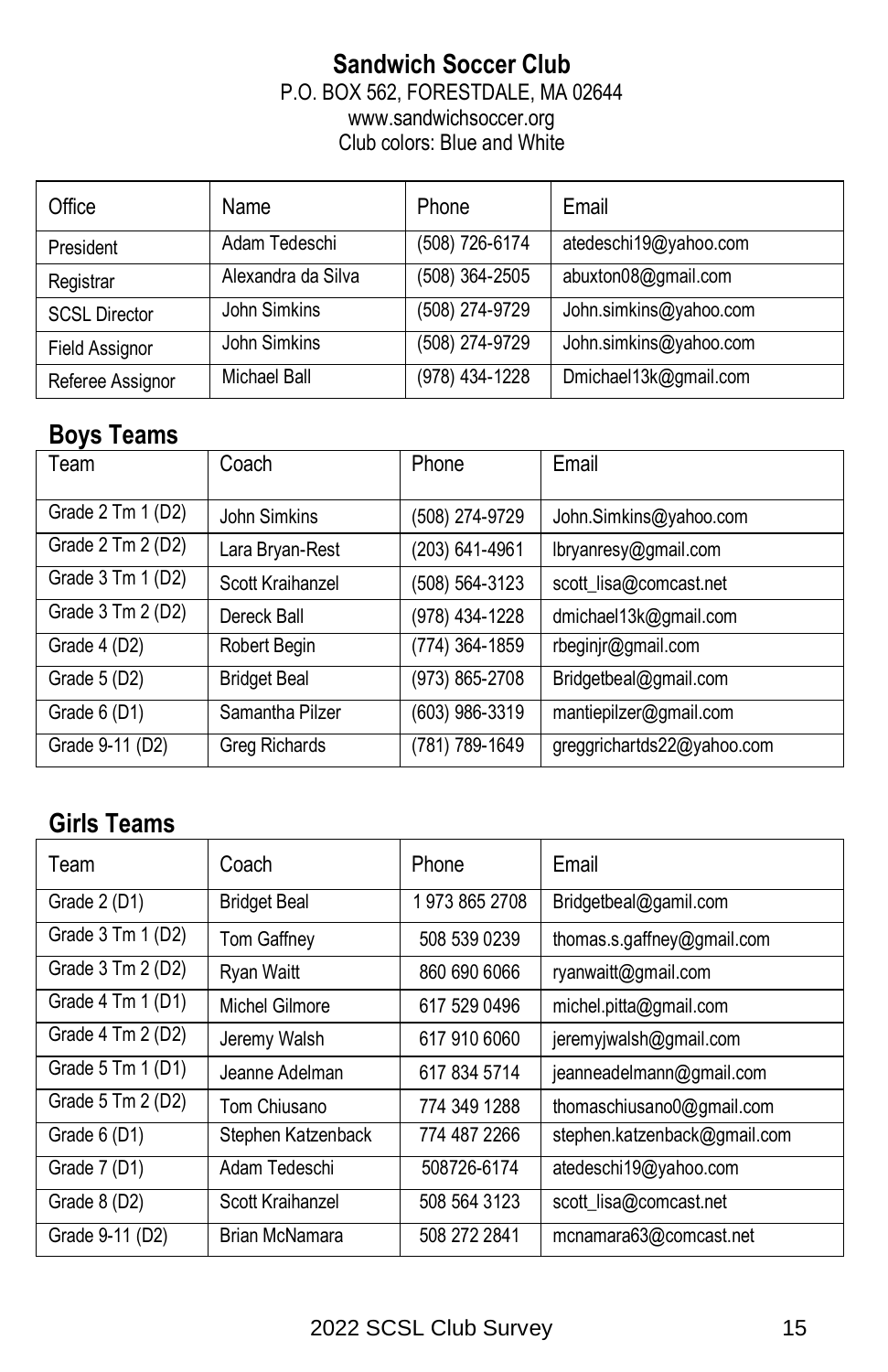### **Swansea-Somerset Youth Soccer League**

PO Box 144, Somerset, MA 02726 www.ssysl.net Club colors: Yellow and White

| Office               | Name           | Phone           | Email                      |
|----------------------|----------------|-----------------|----------------------------|
| President            | David Hipolito | (508) 415-2527  | david_hipolito@comcast.net |
| Registrar            | Justin Silvia  | (508) 889-7459  | jasilvia2@gmail.com        |
| <b>SCSL Director</b> | Denise Secia   | (774) 473-4173  | DeniseSecia@yahoo.com      |
| Field Assignor       | Justin Silvia  | (508) 8 89-7459 | jasilvia2@gmail.com        |
| Referee Assignor     | Jeffrey Nunes  | (774) 488-1325  | jefnun62@gmail.com         |

### **Boys Teams**

| Team                             | Coach                 | Phone          | Email                      |
|----------------------------------|-----------------------|----------------|----------------------------|
| Gr <sub>2</sub> B T <sub>1</sub> | <b>Timothy Marcel</b> | (774) 451-7753 | tim8301@gmail.com          |
| Gr <sub>2</sub> B T <sub>2</sub> | Patrick Marino        | (508) 491-8420 | coachmarino@gmail.com      |
| Gr3B <sub>D1</sub>               | <b>Trevor Cabral</b>  | (508) 730-9828 | trevor.cabral@gmail.com    |
| Gr3B D <sub>2</sub>              | Kassey Nell           | (435) 890-9462 | kjnell@gmail.com           |
| Gr4B D2 T1                       | David Hipolito        | (508) 415-2527 | david_hipolito@comcast.net |
| Gr4B D2 T2                       | <b>Timothy Marcel</b> | (774) 451-7753 | tim8301@gmail.com          |
| Gr5B <sub>D1</sub>               | Scott Teixeira        | (508) 916-1604 | scott@atcoplumbing.com     |
| Gr5B <sub>D2</sub>               | Eric Doyle            | (774) 644-2929 | mrblue0511@yahoo.com       |
| Gr8B D1                          | Michael Faria         | (508) 496-3003 | mikefaria19@gmail.com      |

| Team                            | Coach          | Phone          | Email                       |
|---------------------------------|----------------|----------------|-----------------------------|
| Gr <sub>2G</sub> D <sub>2</sub> | Derek Beaulby  | (774) 319-2932 | dbealby@gmail.com           |
| Gr3G D1                         | Moussa Traore  | (401) 952-2063 | mousby23@hotmail.com        |
| Gr3G D <sub>2</sub>             | Denise Secia   | (774) 473-4173 | DeniseSecia@yahoo.com       |
| Gr5G D <sub>2</sub>             | Sarah Estrella | (401) 297-8166 | sarahestrella1228@gmail.com |
| Gr7G D1                         | Moussa Traore  | (401) 952-2063 | mousby23@hotmail.com        |
| Gr8G D1                         | Denise Secia   | (774) 473-4173 | DeniseSecia@yahoo.com       |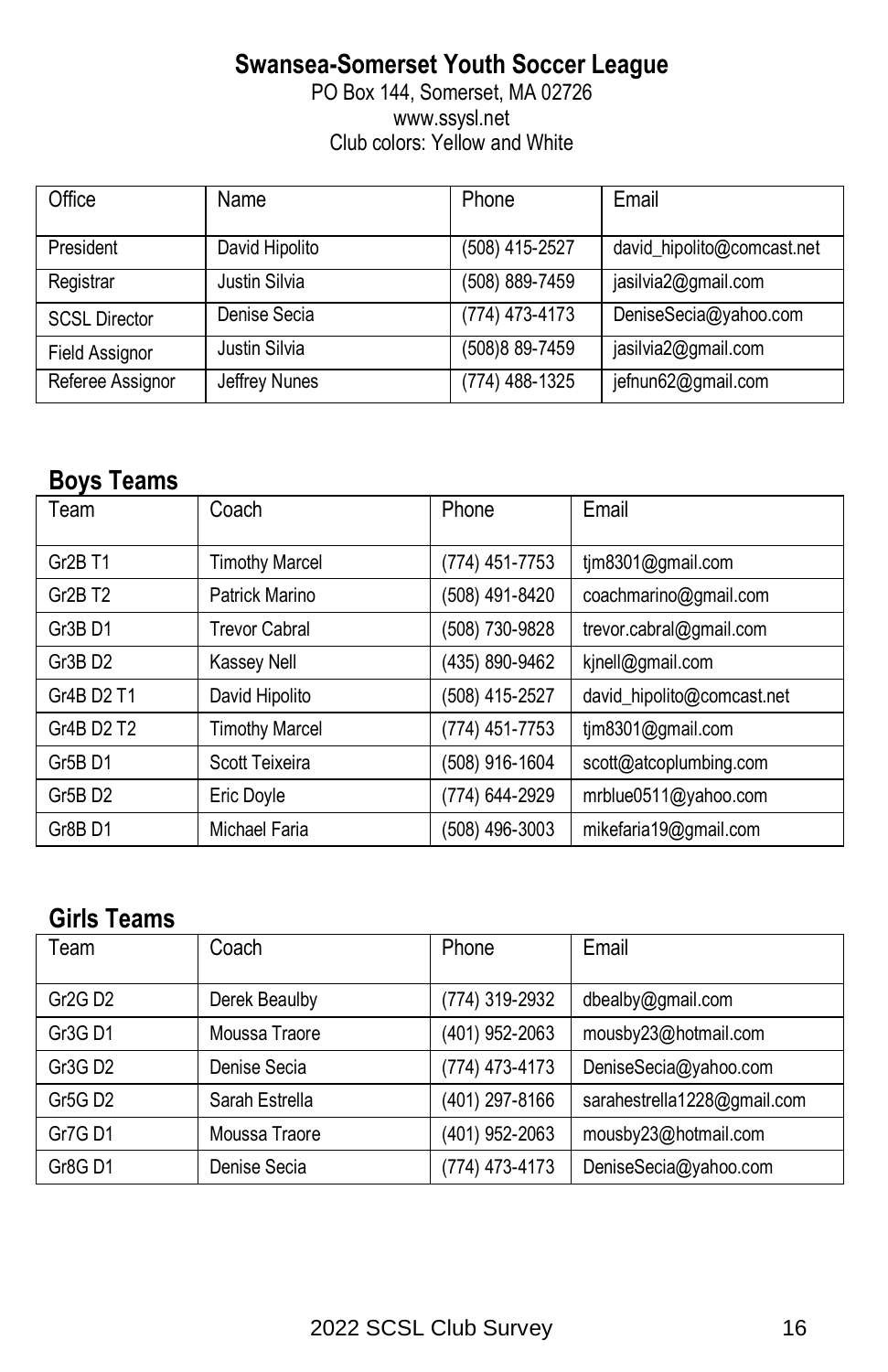# **Taunton Youth Soccer**

PO Box 281 Taunton, MA 02780 www.tauntonyouthsoccer.org Club colors: Orange and Black

| Office               | Name               | Phone          | Email                    |
|----------------------|--------------------|----------------|--------------------------|
| President            | Stephan Nadeau     | (781) 771-0787 | president@tysl.org       |
| Registrar            | Nicole Constantino | (774) 644-4492 | nconstantino81@yahoo.com |
| <b>SCSL Director</b> | Nicole Constantino | (774) 644-4492 | nconstantino81@yahoo.com |
| Field Assignor       | Stephan Nadeau     | (781) 771-0787 | president@tysl.org       |
| Referee Assignor     | Chris Warren       | (508) 397-7081 | cwarren@drregional.org   |

### **Boys Teams**

| Team                   | Coach              | Phone          | Email               |
|------------------------|--------------------|----------------|---------------------|
| Grade 2D <sub>2</sub>  | <b>Kevin Clark</b> | (774) 406-0823 | kevin@av-intel.com  |
| Grade 4 D <sub>2</sub> | Justin Jeffrey     | (508) 728-5733 | jffryz@yahoo.com    |
| Grade 6D <sub>2</sub>  | Rob Moles          | (617) 504-4321 | moles.rob@gmail.com |

| Team                   | Coach            | Phone          | Email                |
|------------------------|------------------|----------------|----------------------|
| Grade 2D <sub>2</sub>  | Paul Constantino | (508) 561-0316 | conpjc2004@yahoo.com |
| Grade 4 D <sub>2</sub> | Paul Constantino | (508) 561-0316 | conpjc2004@yahoo.com |
| Grade 6D1              | Stephan Nadeau   | (781) 771-0787 | Webb9798@gmail.com   |
| Grade 8 D1             | Paul Constantino | (508) 561-0316 | conpjc2004@yahoo.com |
|                        |                  |                |                      |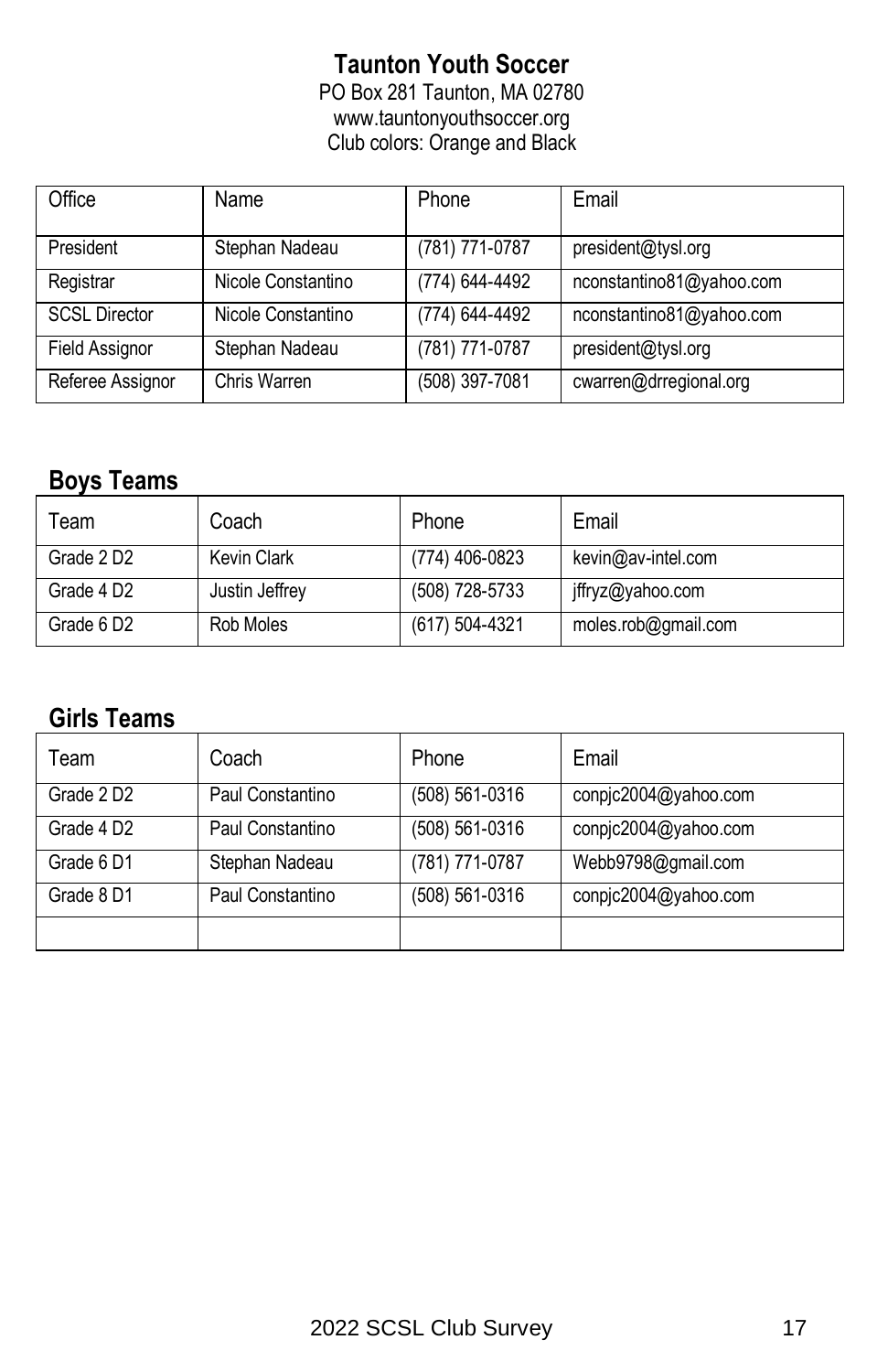# **Wareham Youth Soccer Club**

P.O. Box 764, Wareham, MA 02571 http://www.warehamsoccer.com/ Club colors: Maroon and Black

| Office               | Name                 | Phone        | Email                |
|----------------------|----------------------|--------------|----------------------|
| President            | <b>Bob Catarius</b>  | 508-560-1719 | rfcarch@msn.com      |
| Registrar            | <b>Bob Catarius</b>  | 508-560-1719 | rfcarch@msn.com      |
| <b>SCSL Director</b> | <b>Bob Catarius</b>  | 508-560-1719 | rfcarch@msn.com      |
| Field Assignor       | <b>Rick Stuchlak</b> | 508-273-3939 | wyscoach@verizon.net |
| Referee Assignor     | <b>Rick Stuchlak</b> | 508-273-3939 | wyscoach@verizon.net |

### **Boys Teams**

| Team                      | Coach               | Phone        | Email               |
|---------------------------|---------------------|--------------|---------------------|
| Grade 4D <sub>2</sub>     | <b>Bob Catarius</b> | 508-560-1719 | rfcarch@msn.com     |
| Grade 9-11 D <sub>2</sub> | Roy Veugen          | 781-608-3386 | rveugen@comcast.net |
|                           |                     |              |                     |
|                           |                     |              |                     |

| Team | Coach | Phone | Email |
|------|-------|-------|-------|
|      |       |       |       |
|      |       |       |       |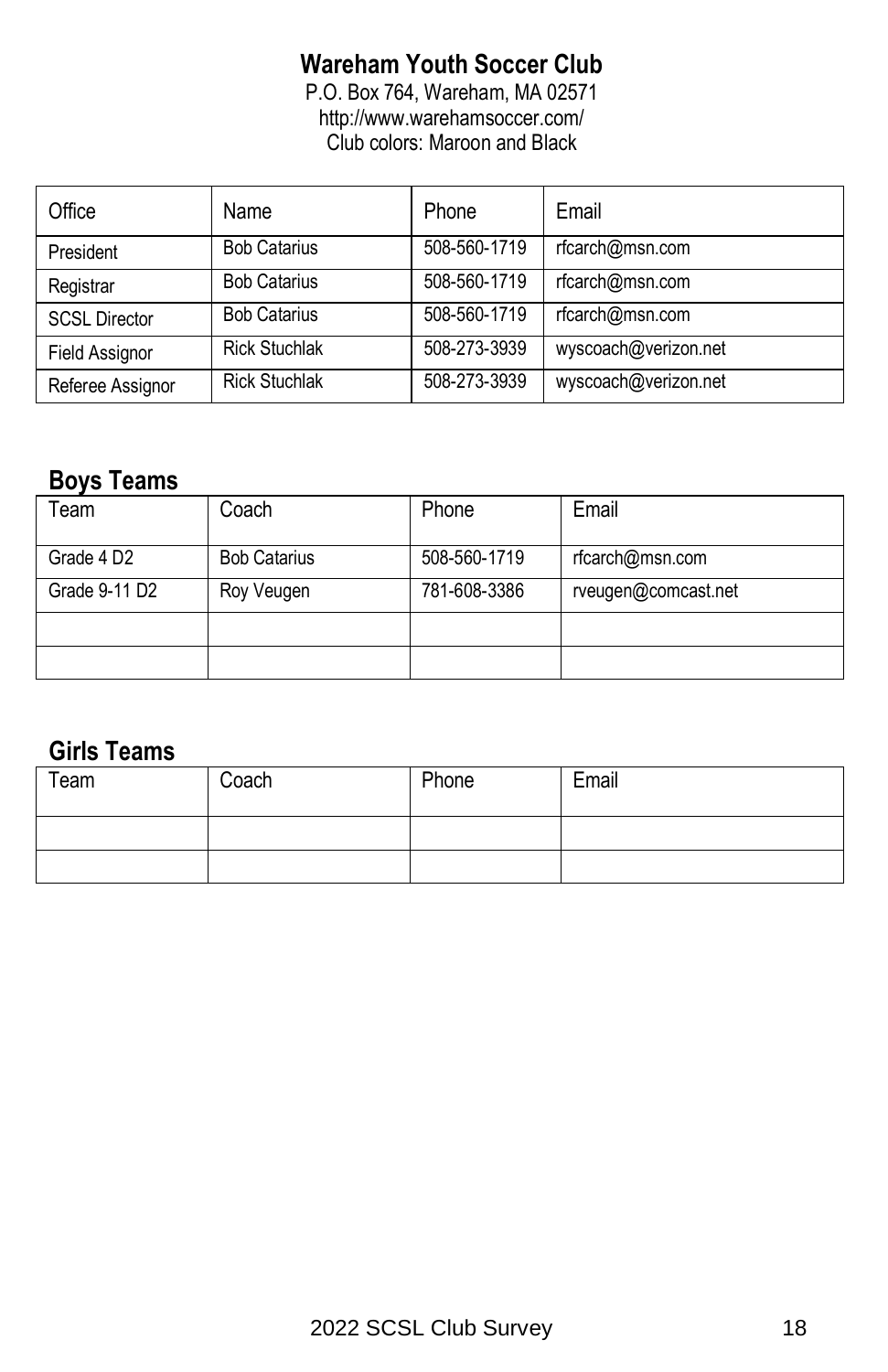## **Westport United Youth Soccer**

914 Sanford Rd. Westport, MA, 02790 www.westportsoccerma.com Club colors: Gold and Black

| Office               | Name               | Phone        | Email                  |
|----------------------|--------------------|--------------|------------------------|
| President            | Fernando Larguinha | 508-509-4059 | flarguinha@charter.net |
| Registrar            | Heather Neronha    | 508-630-4908 | hneronha@gmail.com     |
| <b>SCSL Director</b> | Dan DaSilva        | 774-627-5344 | dandasilva@charter.net |
| Field Assignor       | Dan DaSilva        | 774-627-5344 | dandasilva@charter.net |
| Referee Assignor     | Dan DaSilva        | 774-627-5344 | dandasilva@charter.net |

### **Boys Teams**

| Team             | Coach             | Phone        | Email                    |
|------------------|-------------------|--------------|--------------------------|
| Grade 2 Boys D2  | Nate Freitas      | 508-567-2437 | nfreitas11@yahoo.com     |
| Grade 3 Boys D2  | Sally Vernon      | 401-523-5352 | sallysouliere1@aol.com   |
| Grade 4 Boys D2  | <b>Matt Bates</b> | 508-916-8698 | carwes24@gmail.com       |
| Grade 5 Boys D2  | Toph Jusseaume    | 774-488-9366 | toph.juss@hotmail.com    |
| Grade 6 Boys D1  | Octave Costa      | 508-558-9296 | octave.costa@charter.net |
| Grade 7 Boys D1  | Dan DaSilva       | 774-627-5344 | dandasilva@charter.net   |
| Grade 8 Boys D2  | Jon Skov          | 719-321-4548 | jon.skov@thrivent.com    |
| Grade 11 Boys D2 | Dan DaSilva       | 774-627-5344 | dandasilva@charter.net   |
|                  |                   |              |                          |

| Team             | Coach             | Phone        | Email                   |
|------------------|-------------------|--------------|-------------------------|
| Grade 2 Girls D2 | Ed Mazzaferro     | 978-549-6782 | ed.mazzaferro@gmail.com |
| Grade 3 Girls D2 | Christian LeBlanc | 401-529-2093 | cleblanc15@hotmail.com  |
| Grade 5 Girls D1 | Justin Gendreau   | 401-835-0627 | J125boosh@gmail.com     |
| Grade 8 Girls D2 | Heather Neronha   | 508-630-4908 | hneronha@gmail.com      |